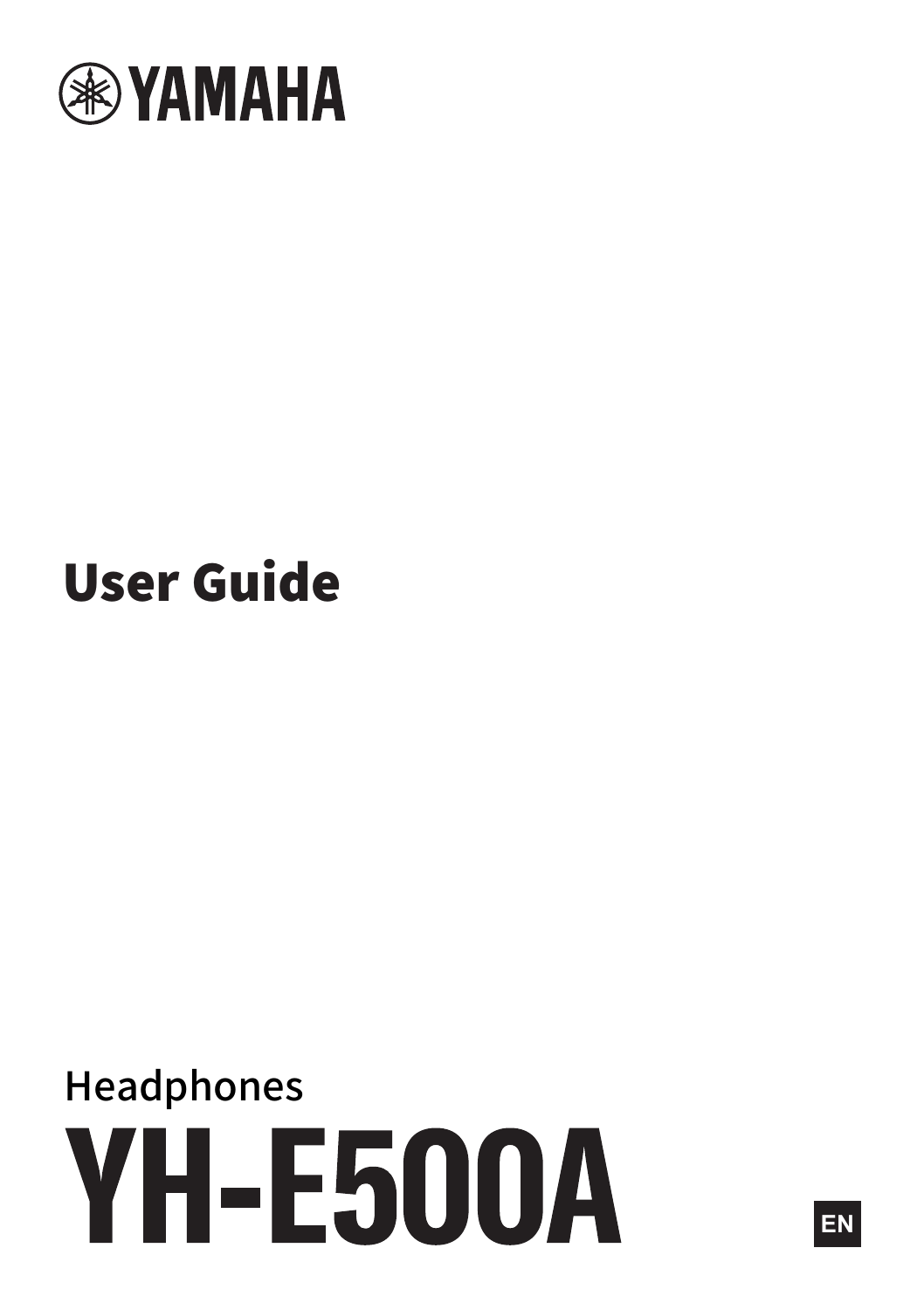# **Contents**

| <b>Notice</b>                                                                                                                                       | 4  |
|-----------------------------------------------------------------------------------------------------------------------------------------------------|----|
|                                                                                                                                                     |    |
|                                                                                                                                                     |    |
| Handling this product minimum continuum continuum control continuum 6                                                                               |    |
|                                                                                                                                                     |    |
| <b>Product Overview</b><br>the control of the control of the control of the control of the control of the control of                                | 7  |
|                                                                                                                                                     |    |
|                                                                                                                                                     |    |
| Part names ………………………………………………………………………………… 10                                                                                                       |    |
| <b>Charging and Powering</b><br><u> 1989 - Johann Barn, amerikansk politiker (</u>                                                                  | 11 |
|                                                                                                                                                     |    |
|                                                                                                                                                     |    |
| Turning the power off manual content control content content content content content content and the power off                                      |    |
|                                                                                                                                                     |    |
| <b>Connections</b>                                                                                                                                  | 15 |
|                                                                                                                                                     |    |
|                                                                                                                                                     |    |
|                                                                                                                                                     |    |
|                                                                                                                                                     |    |
| <b>Wearing this product</b><br><u> 1989 - Johann Stein, marwolaethau a bhann an t-Amhain an t-Amhain an t-Amhain an t-Amhain an t-Amhain an t-A</u> | 20 |
|                                                                                                                                                     |    |
| <b>Operating this Product</b>                                                                                                                       | 21 |
|                                                                                                                                                     |    |
| Listening to music manual continuum continuum continuum continuum 22                                                                                |    |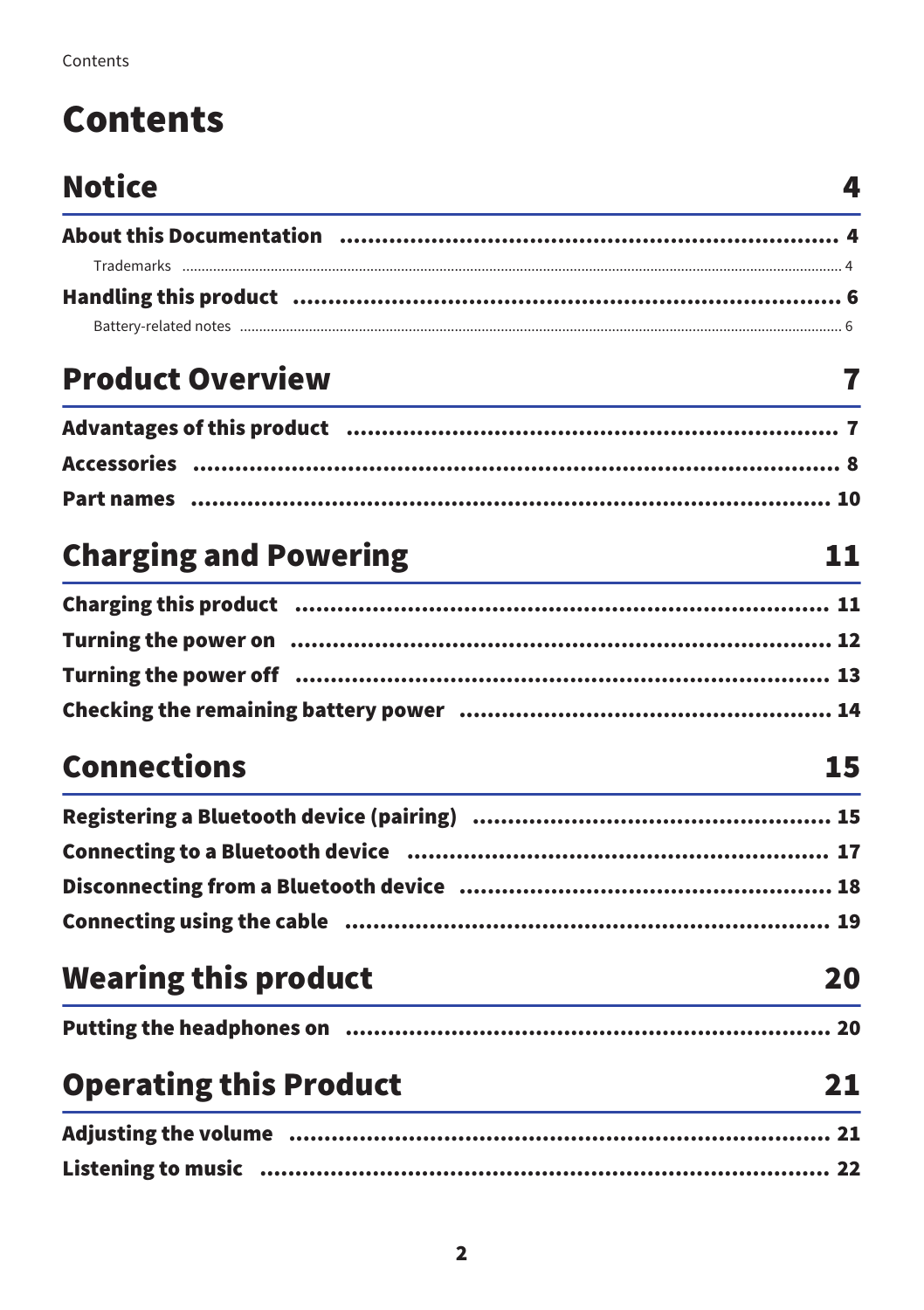Contents

| Using the voice assistance feature on your smartphone  24 |  |
|-----------------------------------------------------------|--|

### [Settings](#page-24-0) [25](#page-24-0)

| Automatically adjust the sound quality according to the volume  28 |  |
|--------------------------------------------------------------------|--|
|                                                                    |  |
|                                                                    |  |
|                                                                    |  |

# [Troubleshooting](#page-32-0) [33](#page-32-0)

| Read this first …………………………………………………………………………… 33   |  |
|----------------------------------------------------|--|
| No sound can be heard ………………………………………………………………… 34 |  |
|                                                    |  |
|                                                    |  |
|                                                    |  |
|                                                    |  |
|                                                    |  |
|                                                    |  |

### [Appendix](#page-40-0) [41](#page-40-0)

| List of operations ………………………………………………………………………… 42 |  |
|----------------------------------------------------|--|
|                                                    |  |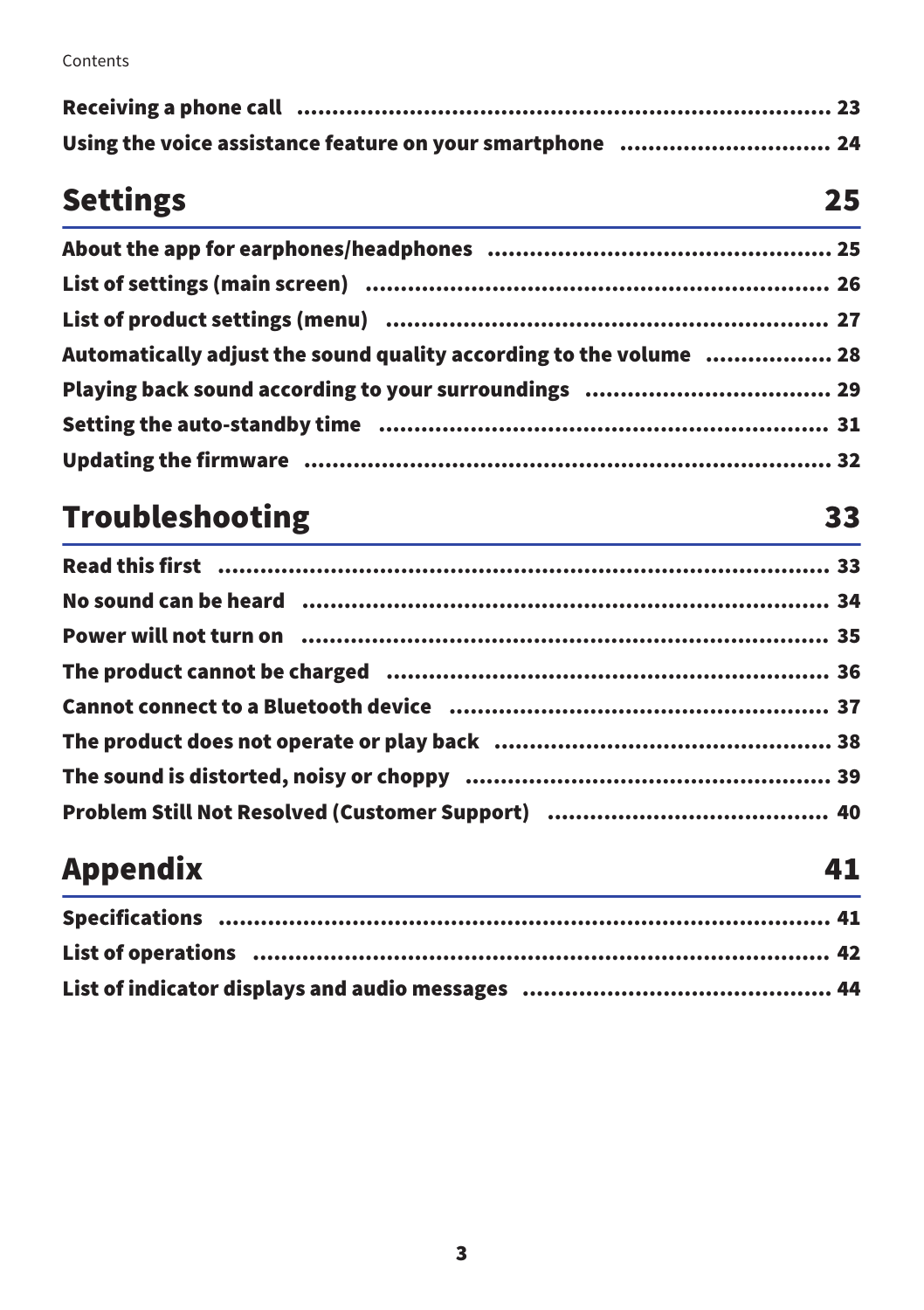# <span id="page-3-0"></span>**Notice**

### <span id="page-3-1"></span>About this Documentation

### <span id="page-3-2"></span>Trademarks

The trademarks used in this documentation are as follows.



The Bluetooth® word mark and logos are registered trademarks owned by Bluetooth SIG, Inc.

and any use of such marks by Yamaha Corporation is under license. Other trademarks and trade names are those of their respective owners.



Qualcomm<sup>。</sup><br>aptX¨HD

Qualcomm aptX is product of Qualcomm Technologies, Inc. and/or its subsidiaries.

Qualcomm is a trademark registered by Qualcomm Incorporated in the U.S.A. and other countries. aptX is a trademark registered by Qualcomm Technologies International, Ltd. in the U.S.A. and other countries.

#### Android™ and Google Play™

Android and Google Play are trademarks of Google LLC.

#### App Store<sup>SM</sup>

The App Store is a service mark of Apple Inc.

#### Siri®

Siri is a trademark registered by Apple Inc. in the U.S.A. and other countries.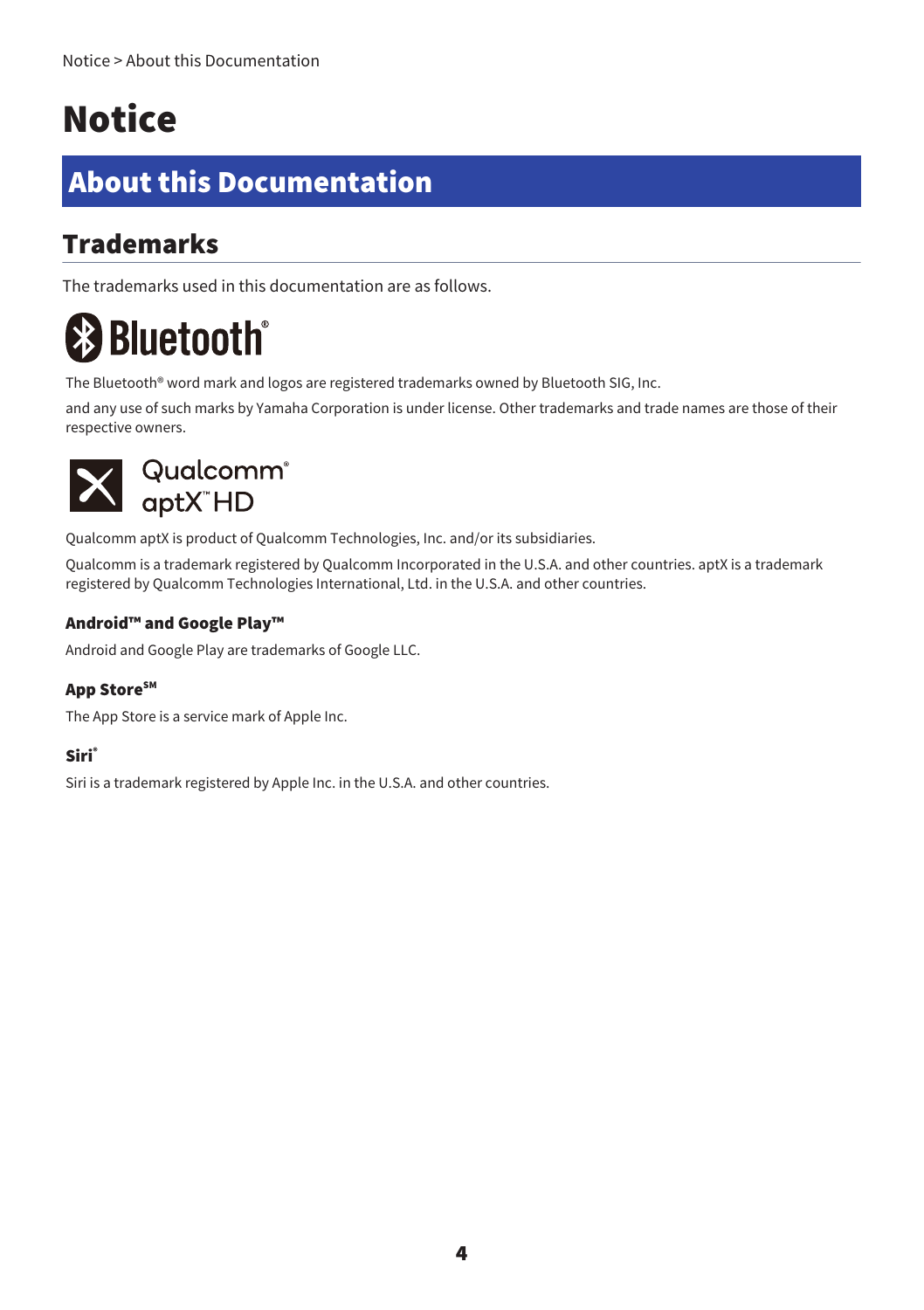### Notice regarding the contents of this documentation

- This documentation is a user's guide intended for the following readers.
	- $\cdot$  Those who will use this product
- This documentation classifies precautions and other matters as follows.



This content indicates *"risk of serious injury or death."*

# **CAUTION**

This content indicates *"risk of injury."*

( NOTICE

Indicates points that you must observe in order to prevent product failure, damage or malfunction and data loss, as well as to protect the environment.

( NOTE

Indicates notes on instructions, restrictions on functions, and additional information that may be helpful.

- All illustrations and screens shown in this documentation are for explanatory purposes.
- ( All company names, product names and other such listings in this documentation are the registered trademarks or trademarks of their respective companies.
- Software may be revised and updated without prior notice.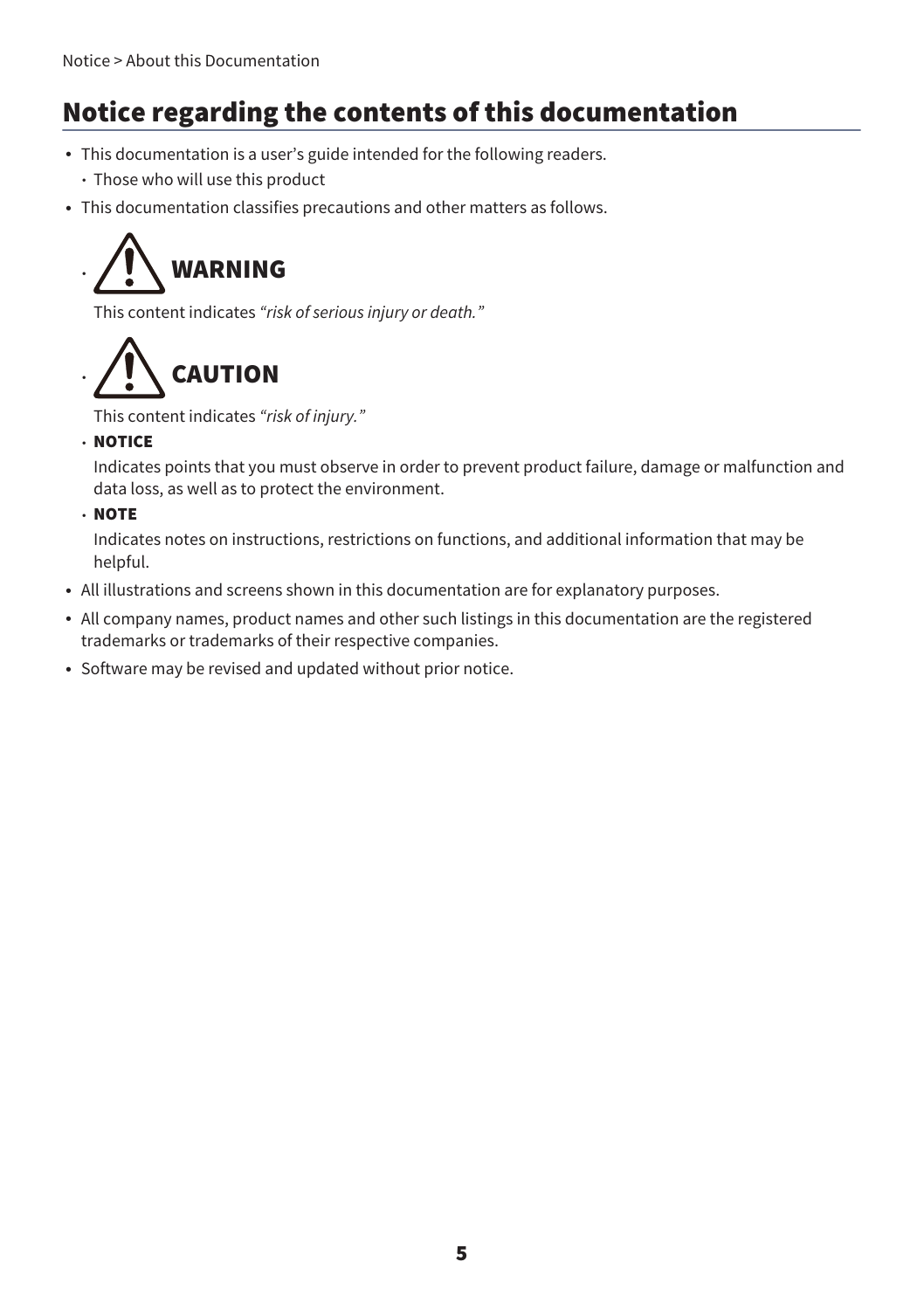### <span id="page-5-0"></span>Handling this product

### <span id="page-5-1"></span>Battery-related notes

The lithium-ion battery contained in this product is a consumable item. To extend the life of the battery as long as possible, use caution regarding the following.

- If the product is not used for a long period of time, the charging time may get longer.
- When storing the product for a long time, charge the product around once every six months to avoid excessive discharge.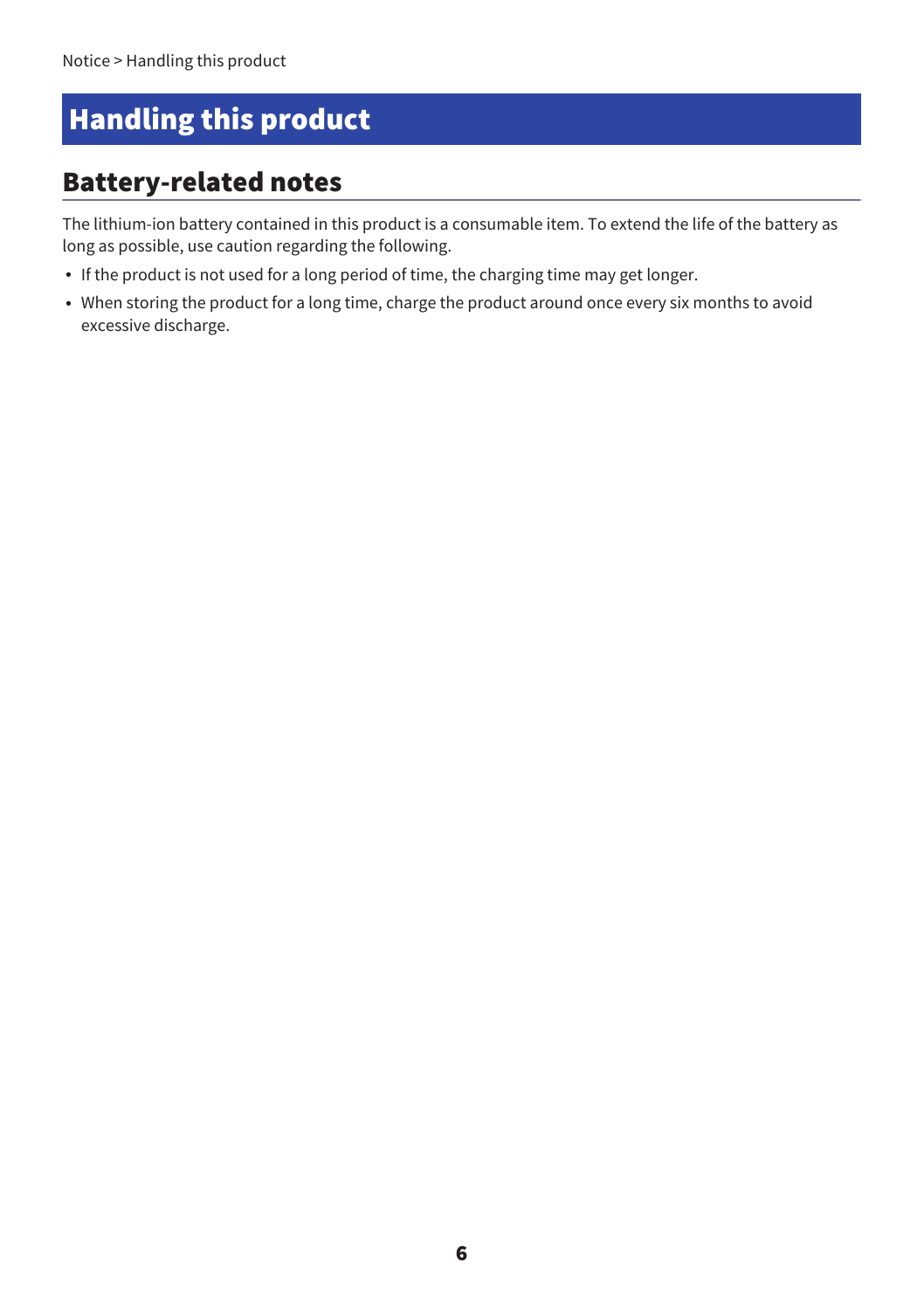## <span id="page-6-0"></span>Product Overview

### <span id="page-6-1"></span>Advantages of this product

This product is a set of wireless headphones that connects to Bluetooth devices such as a portable music player or smartphone over the air.

#### High-definition playback of sound from Bluetooth devices

This product supports the Qualcomm aptX™, Qualcomm aptX™ and AAC codecs.

#### Active noise cancelling (ANC)

This feature reduces noises from outside such as from trains, buses and so on. This helps you to get more absorbed in the music, while eliminating the need to raise the volume too much.

#### AMBIENT SOUND function

The sounds around you will be mixed together with the playback sound. This feature is convenient in situations like when you want to briefly talk with someone.

#### LISTENING CARE feature

This product features LISTENING CARE, which lets you enjoy rich sound quality even at low volumes.

Focusing on the characteristics of the human ear where the low- and high-end sounds become harder to hear at lower volumes, as well as how things sound differently in different listening environments, this feature corrects the sound balance for the optimal sound to match the volume. By rendering a natural sound that's easy to listen to, this feature reduces the load on your ears caused by excessive levels.

#### Smartphone feature support

You can use this product to talk on the phone and start up the voice assistant while connected to this product.

#### Dedicated smartphone app: Headphones Controller

Use the Headphones Controller app to configure more detailed settings.

- ( ["About the app for earphones/headphones" \(p.25\)](#page-24-1)
- ( ["Automatically adjust the sound quality according to the volume" \(p.28\)](#page-27-0)
- ( ["Playing back sound according to your surroundings" \(p.29\)](#page-28-0)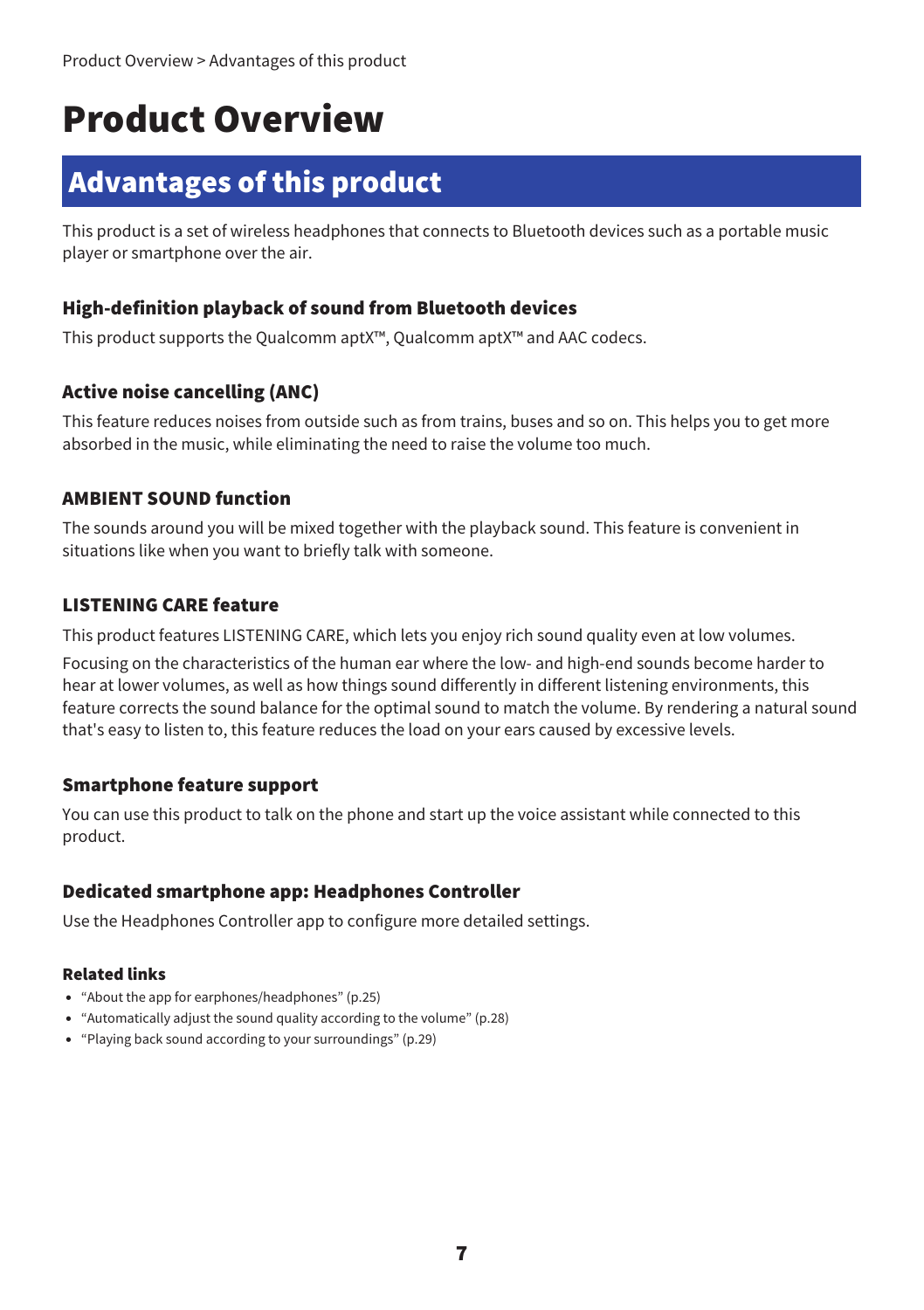### <span id="page-7-0"></span>**Accessories**

Make sure that all of the accessories are included with this product.

Headphones (main unit)



USB power cable (30 cm; type C to A)



3.5 mm stereo mini-plug cable



Carrying case



Quick Start Guide



User Guide (Basic)



Safety Brochure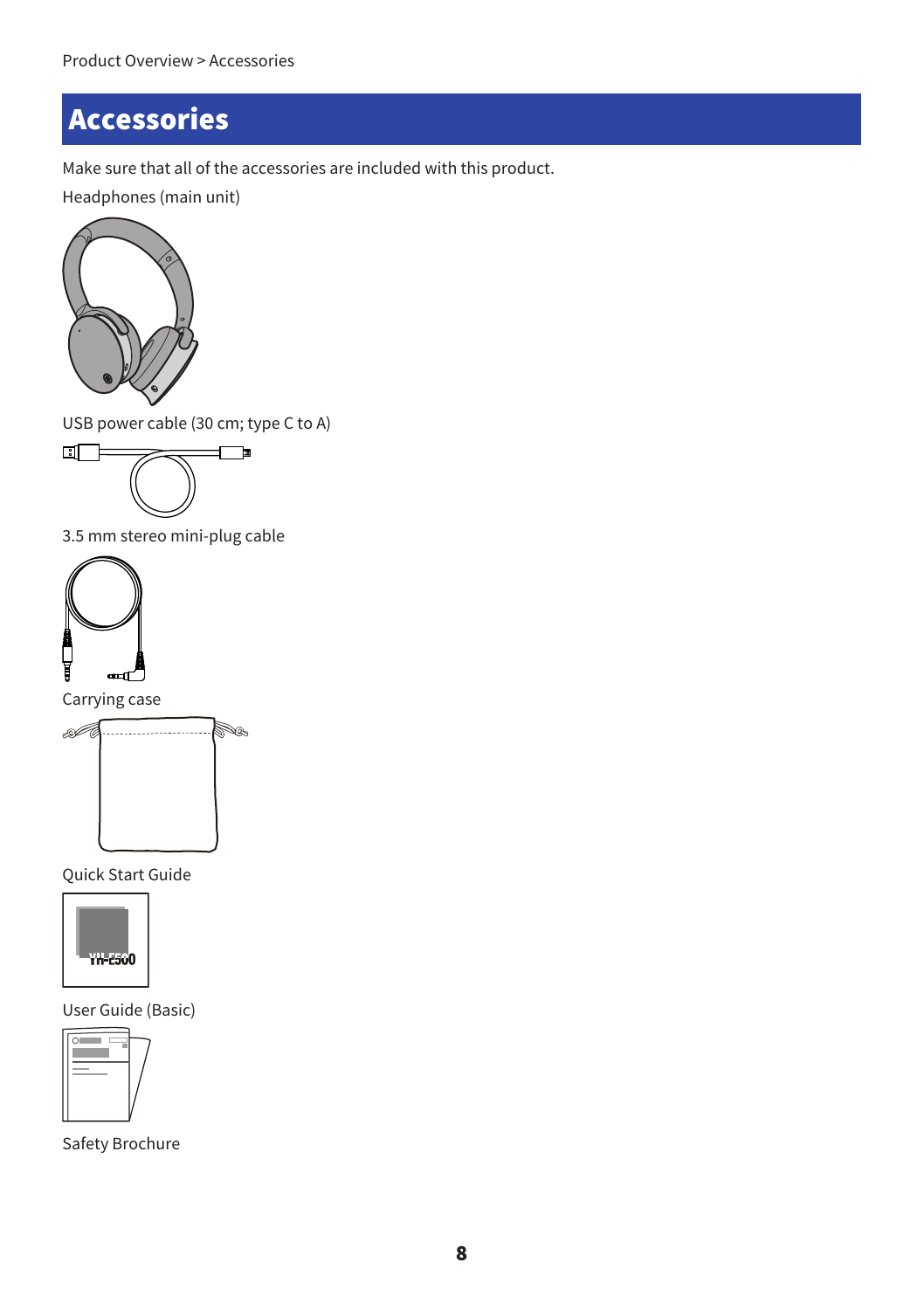Product Overview > Accessories

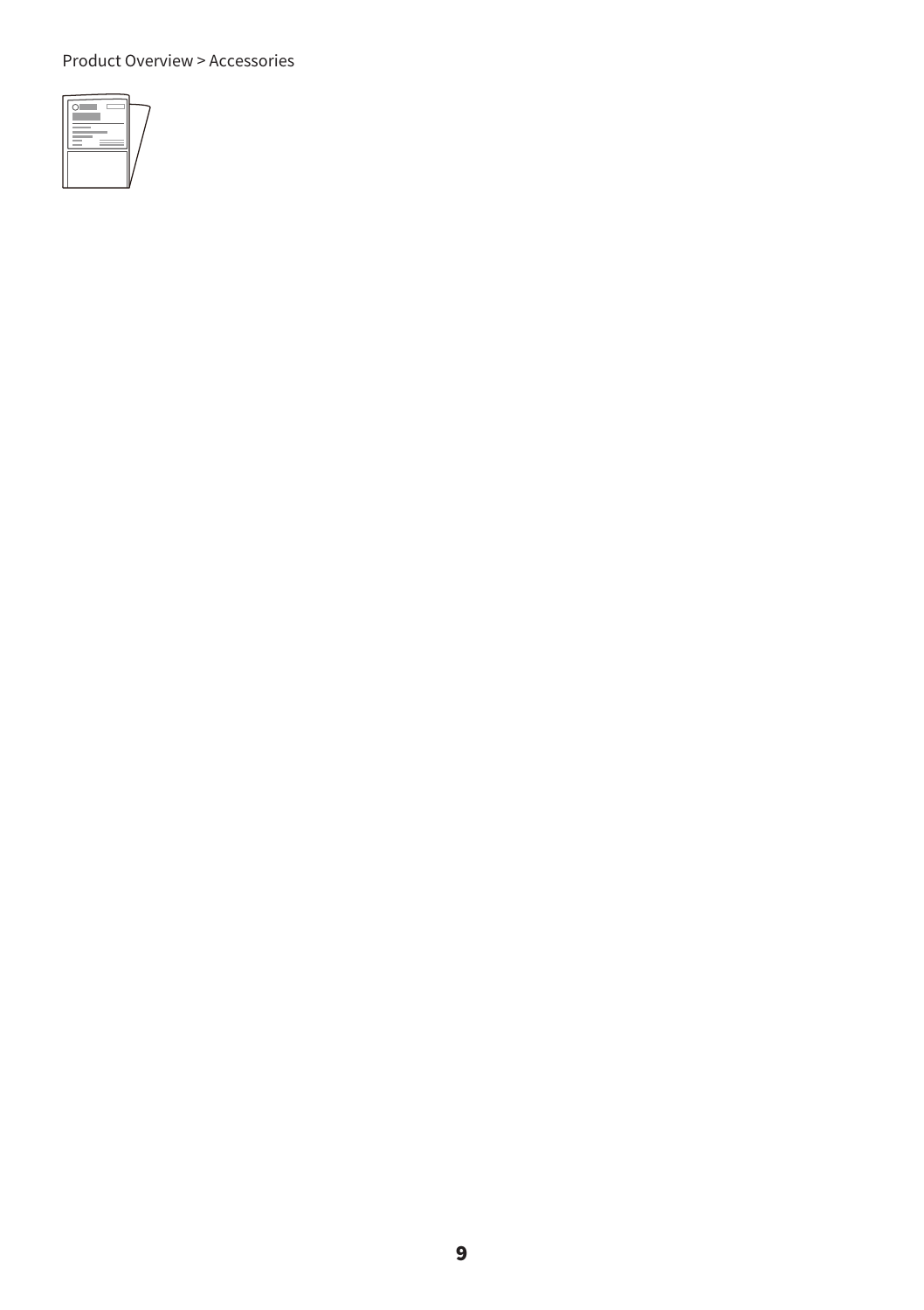### <span id="page-9-0"></span>Part names

Below is an explanation of the parts of the headphones.



- <sup>2</sup> Housing
- <sup>6</sup> Function key
- **4** Indicator
- $\Theta$  + key, key
- **6** Charging connector

Plug the USB power cable into the connector for charging.

- *D* ANC key
- **8** External input jack

#### **NOTE**

The housing features built-in microphones that capture ambient sounds and conversations.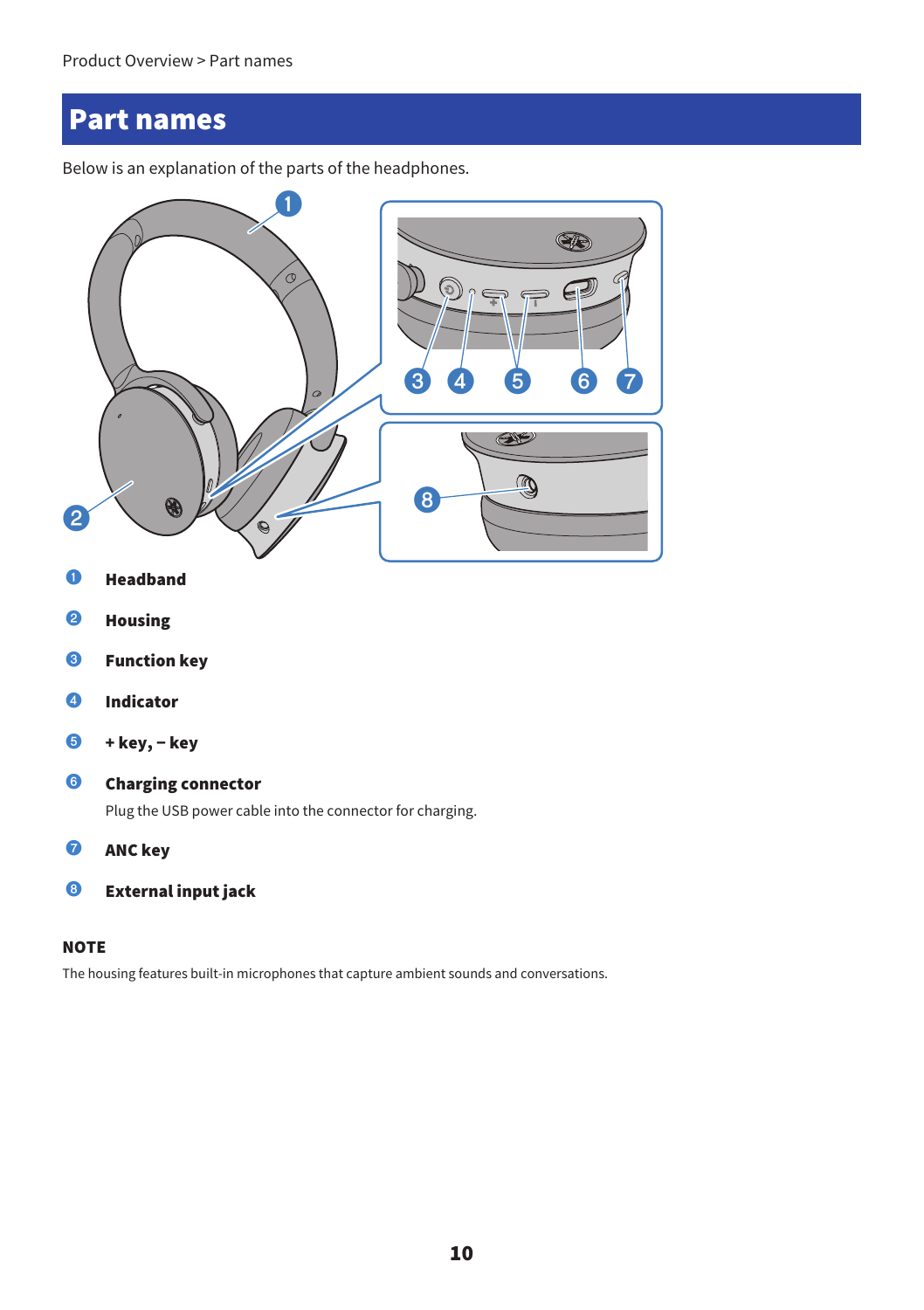# <span id="page-10-0"></span>Charging and Powering

### <span id="page-10-1"></span>Charging this product

Before using this product, charge the controller.

Make sure to use the USB power cable that was included with this product. Also, when using a USB power adaptor, be sure that the adaptor is compatible with 5 V DC (at least 0.5 A) commercially available power output.



 $1$  Plug the USB power cable into the controller.

#### 2 Plug the USB power cable into the USB power adaptor.

The indicator lights up during charging, and turns off when charging is completed.

#### **NOTE**

- ( You may not be able to charge if you use a USB power cable other than the one included with this product.
- You may charge from the USB port on your computer instead of using a USB power adaptor.
- This product's power will turn off during charging. You will not be able to operate or play music at this time.

#### NOTICE

• When charging this product inside of China, be sure to use a USB power adaptor that is approved by CCC.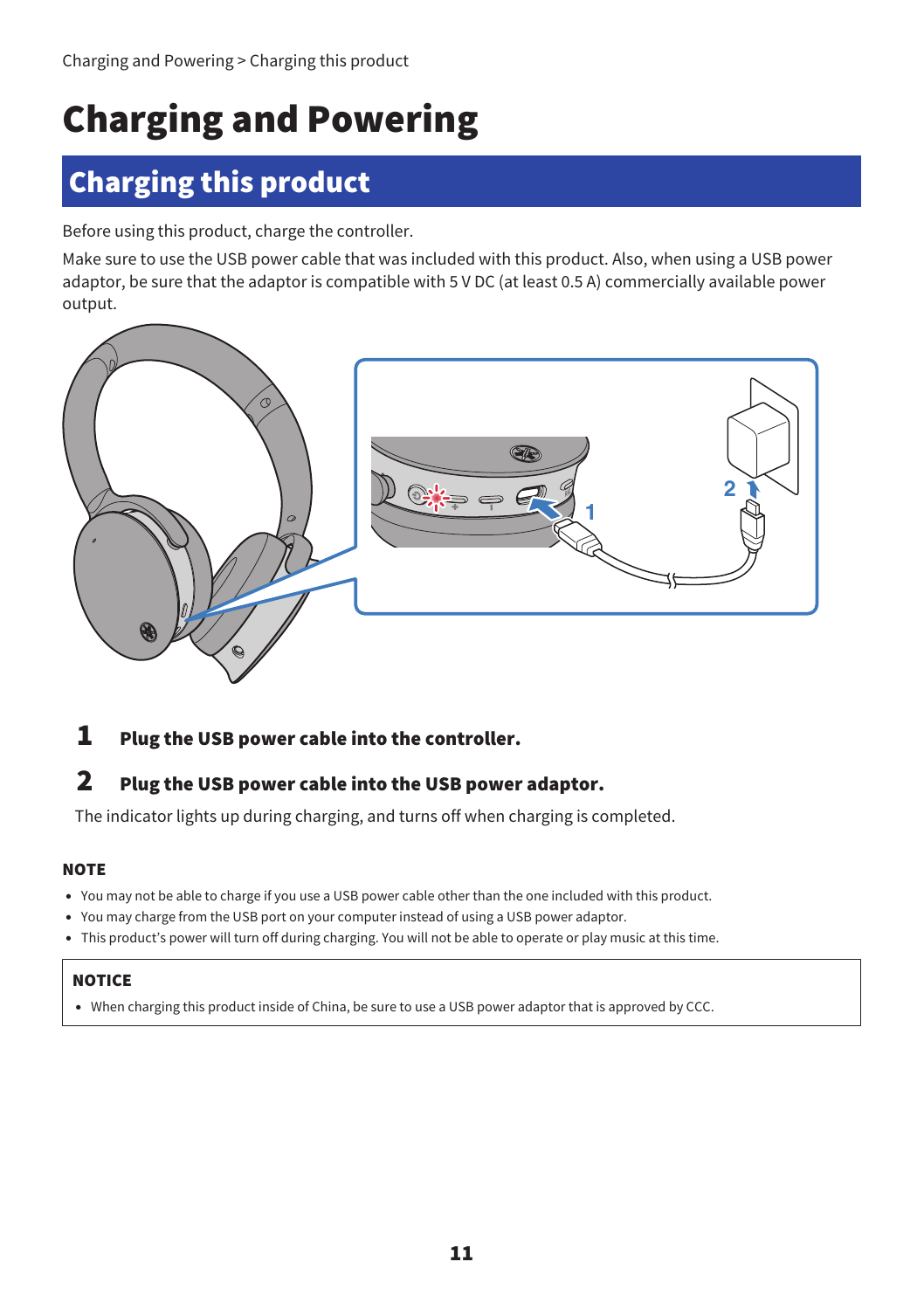### <span id="page-11-0"></span>Turning the power on

Turn the power on.

#### 1 Hold down the function key for two seconds.

The indicator lights up as shown below, and the power turns on.



- ["Checking the remaining battery power" \(p.14\)](#page-13-0)
- ["Registering a Bluetooth device \(pairing\)" \(p.15\)](#page-14-1)
- ["Connecting to a Bluetooth device" \(p.17\)](#page-16-0)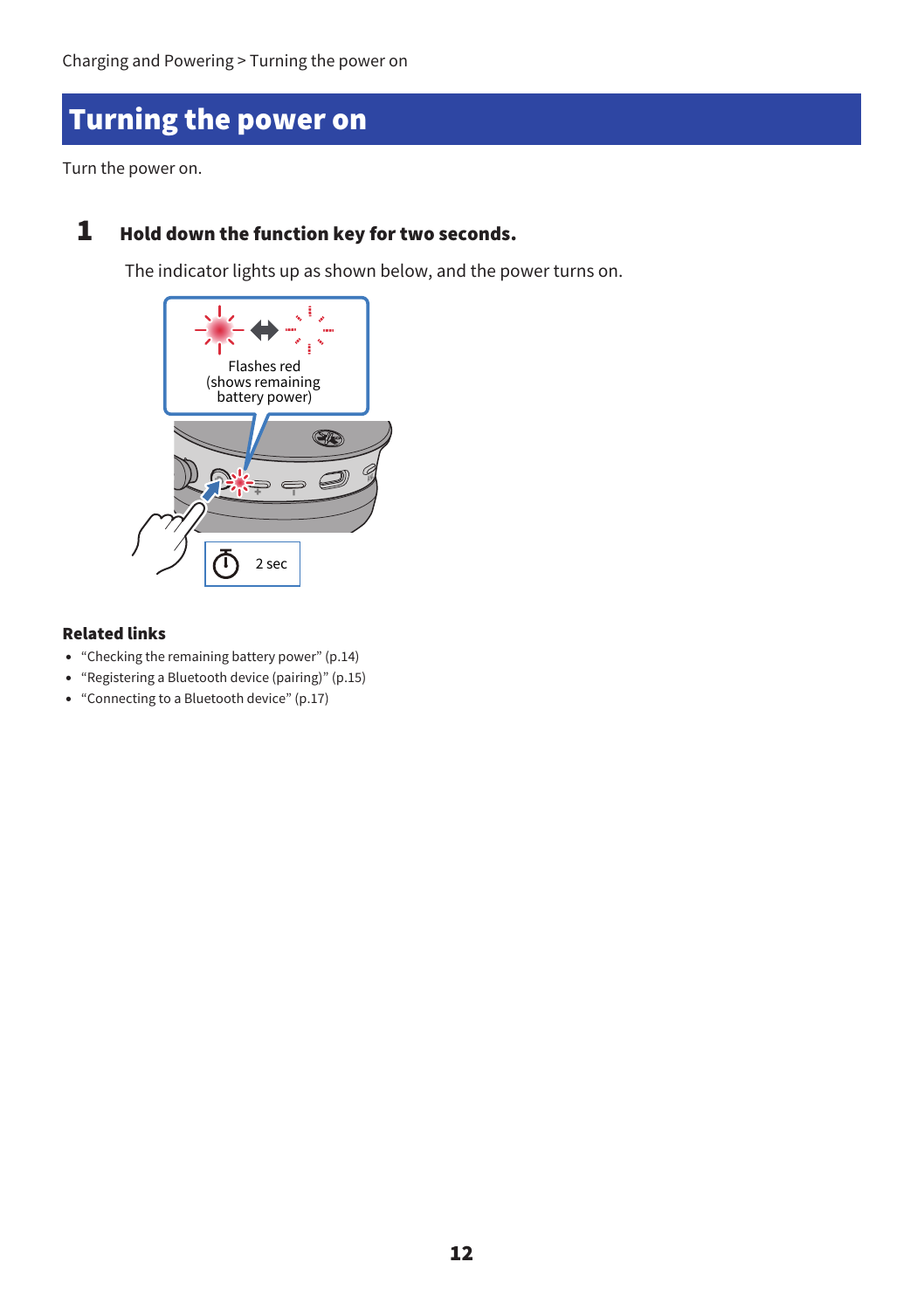### <span id="page-12-0"></span>Turning the power off

Turn the power of this product off.

#### 1 Hold down the function key for two seconds.

The indicator lights up as shown below, and the power turns off.

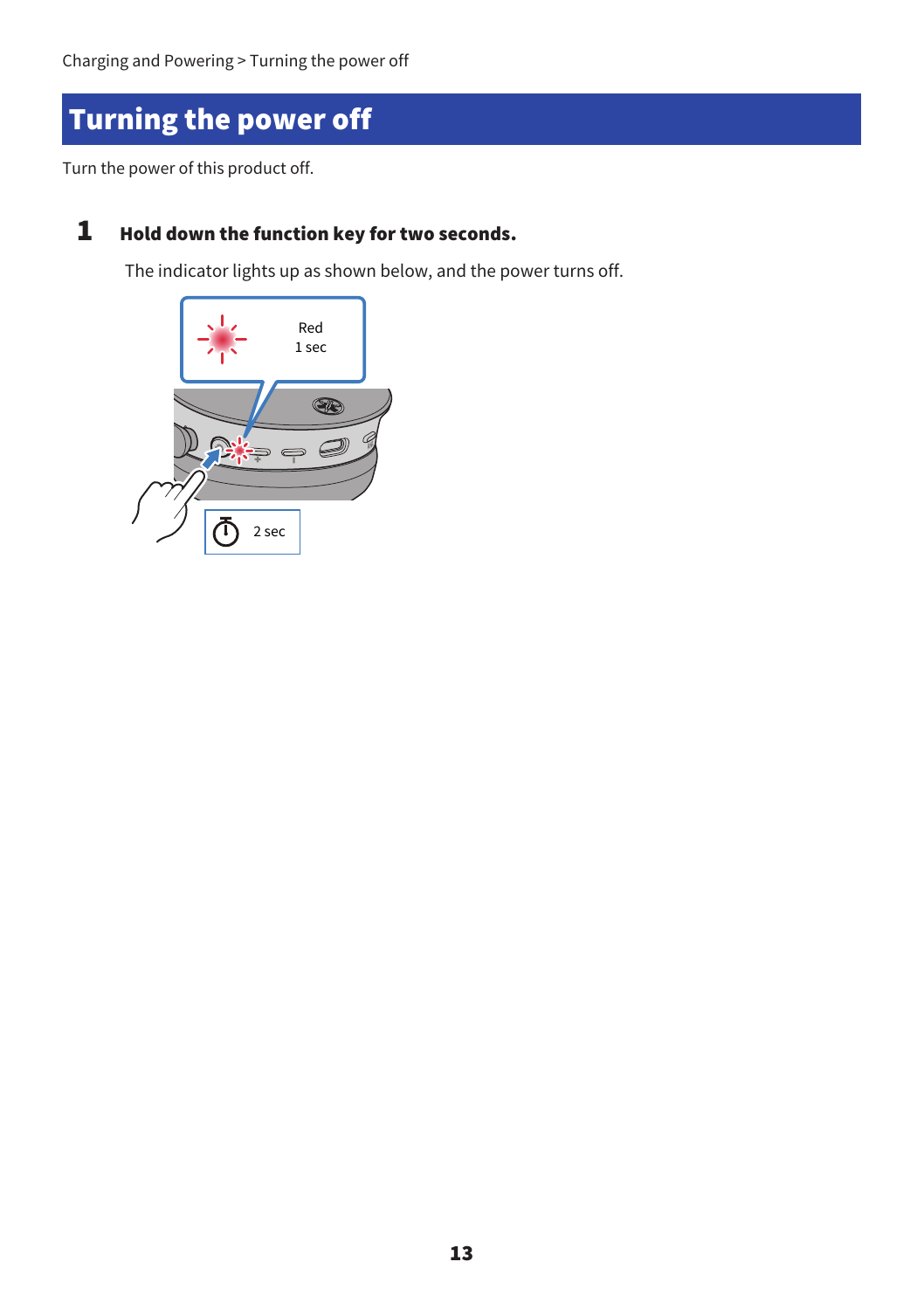### <span id="page-13-0"></span>Checking the remaining battery power

After this product are turned on, you can check how much battery power is left from the flashing indicator and the audio message.

- Audio messages:
	- Battery High: plenty of charge remaining
	- Battery Medium: moderate charge remaining
	- Battery Low: small amount of charge remaining
- Indicator (on controller):
	- Flashes three times (red): plenty of charge remaining
	- Flashes two times (red): moderate charge remaining
	- ( Flashes one time (red): small amount of charge remaining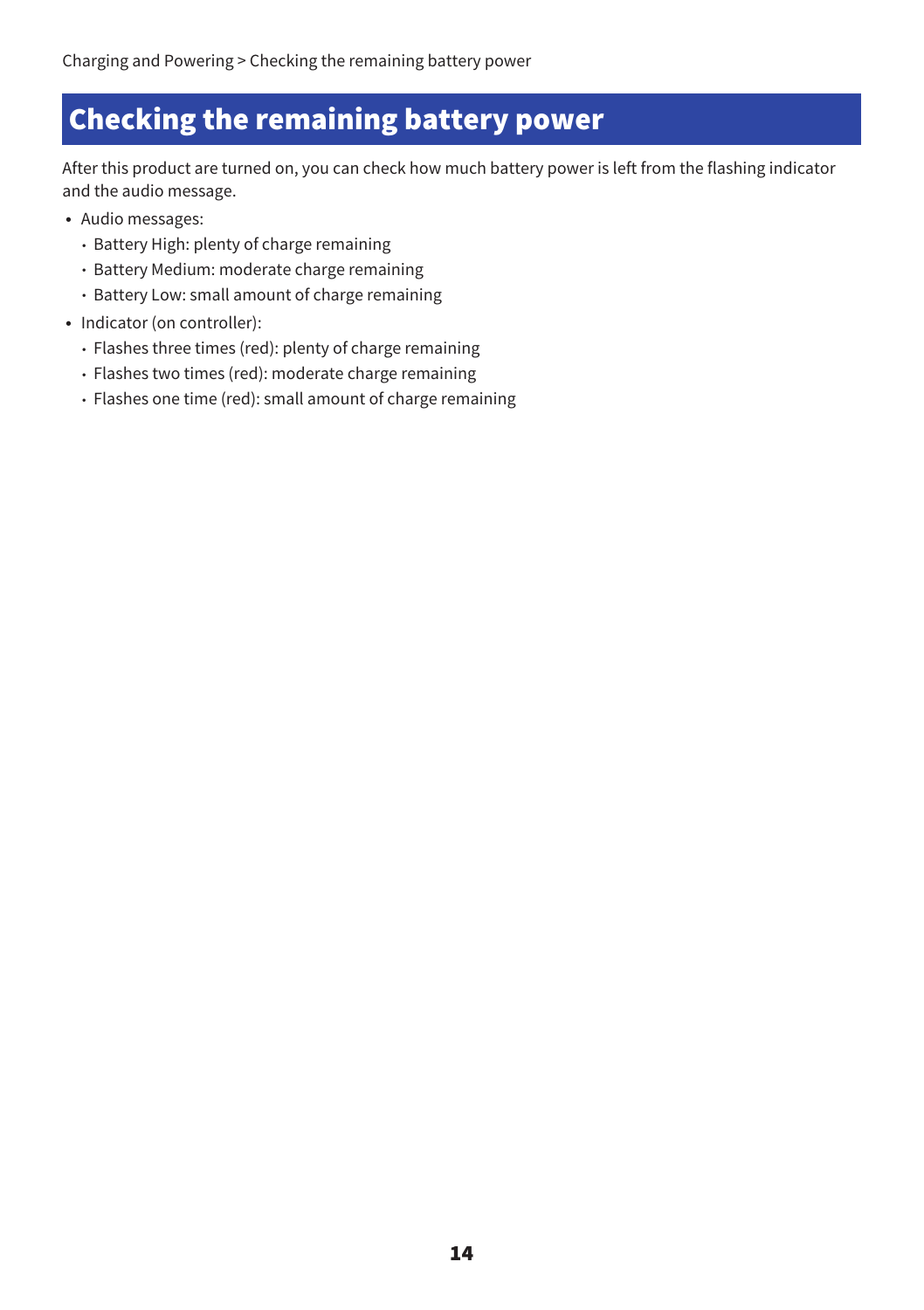# <span id="page-14-0"></span>Connections

### <span id="page-14-1"></span>Registering a Bluetooth device (pairing)

When first connecting this product to a Bluetooth device, follow the steps below to register (pair) this product with that device.

#### $1$  Set this product to pairing mode.

With the power turned off, hold down the Function key until the indicator flashes as shown in the illustration below. You will hear the "Pairing" audio message in the earphone, and the earphone will enter registration (pairing) standby mode.



2 Activate the Bluetooth function on the Bluetooth device.

A list of Bluetooth devices that can be connected will be shown.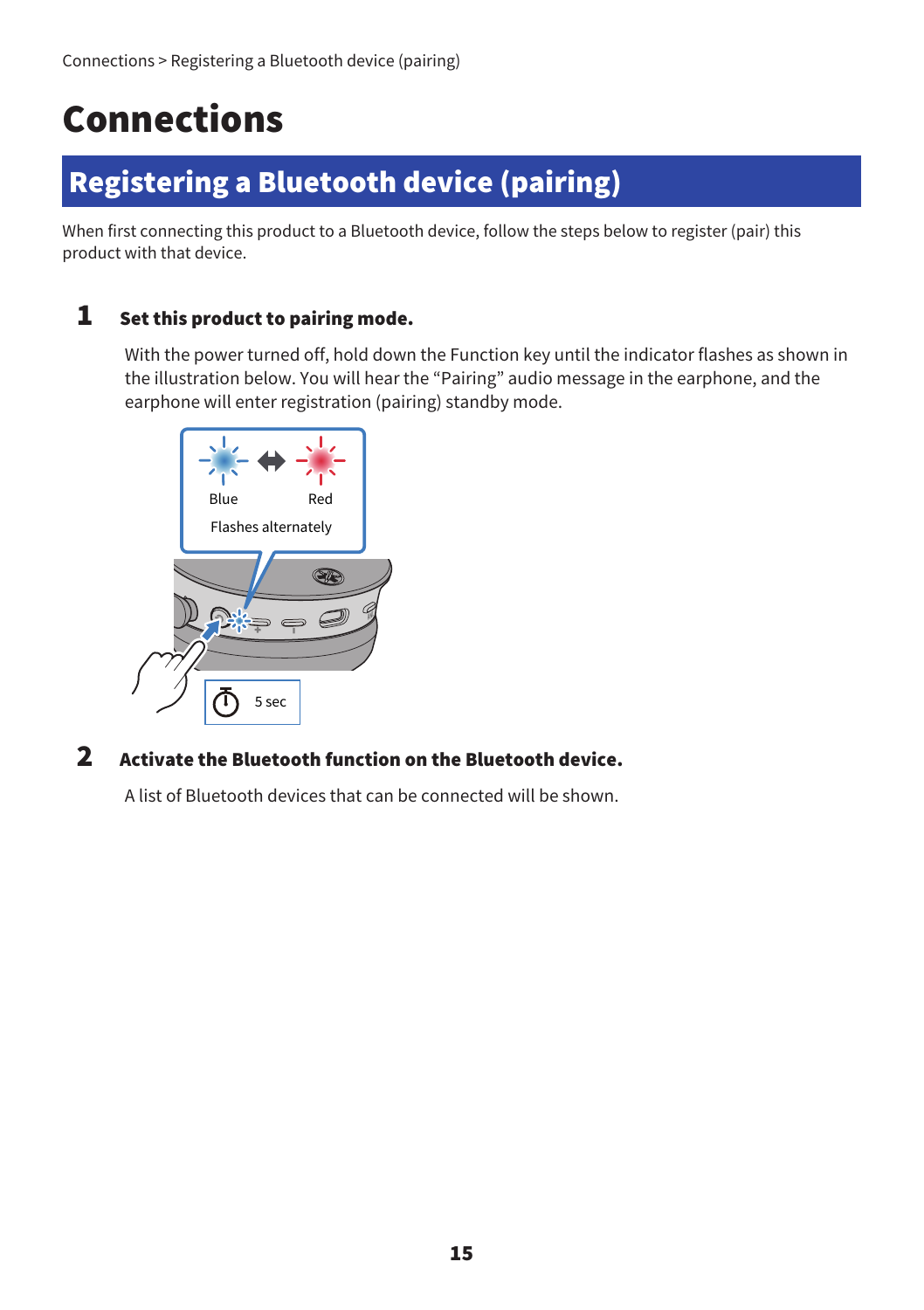3 Select this product from this list on your Bluetooth device.



If successfully connected, you will hear the "Pairing Successful" audio message. The indicator on this product lights up blue (for about 20 seconds).



#### **NOTE**

- Pairing standby mode will automatically end after about two minutes. To register again, start from step 1.
- Up to 8 devices can be registered with this product. From the 9th device on, older registrations will be deleted (the oldest is deleted first).
- If a passkey is required when connecting, input "0000".

- ( ["Connecting to a Bluetooth device" \(p.17\)](#page-16-0)
- ( ["Disconnecting from a Bluetooth device" \(p.18\)](#page-17-0)
- ( ["About the app for earphones/headphones" \(p.25\)](#page-24-1)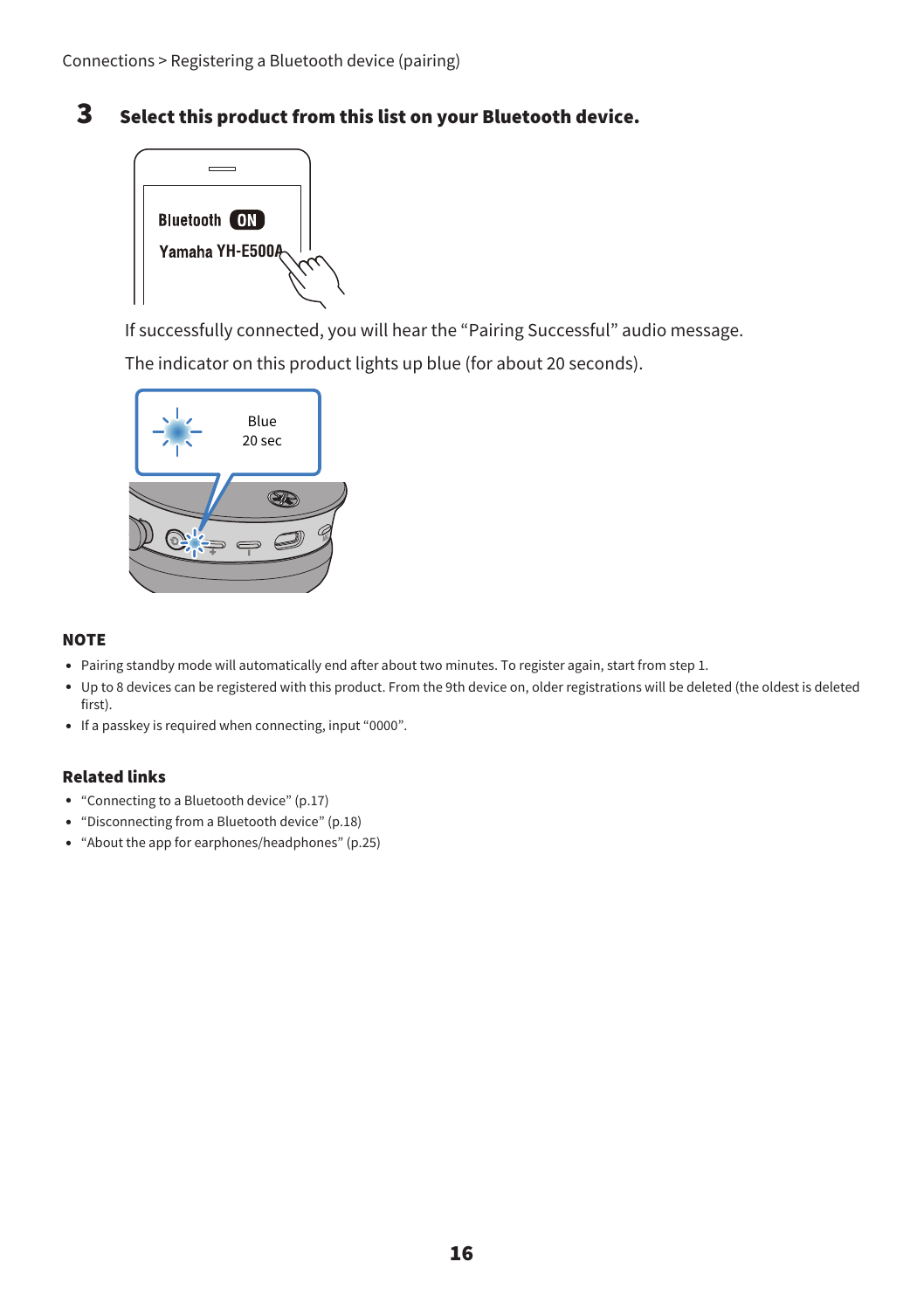### <span id="page-16-0"></span>Connecting to a Bluetooth device

This product connects to Bluetooth devices with which it has already been registered (paired).

When you turn the power on, they will search for the last Bluetooth device to which they were connected, and connect automatically.



If this product do not automatically connect to a Bluetooth device, it is waiting for connection. Operate the Bluetooth device to connect with this product.

If successfully connected, you will hear the "Connected" audio message. The indicator will display as shown below.



#### **NOTE**

This product connects to a single Bluetooth device, and cannot connect to multiple devices at the same time.

- ["Registering a Bluetooth device \(pairing\)" \(p.15\)](#page-14-1)
- ["Disconnecting from a Bluetooth device" \(p.18\)](#page-17-0)
- ( ["About the app for earphones/headphones" \(p.25\)](#page-24-1)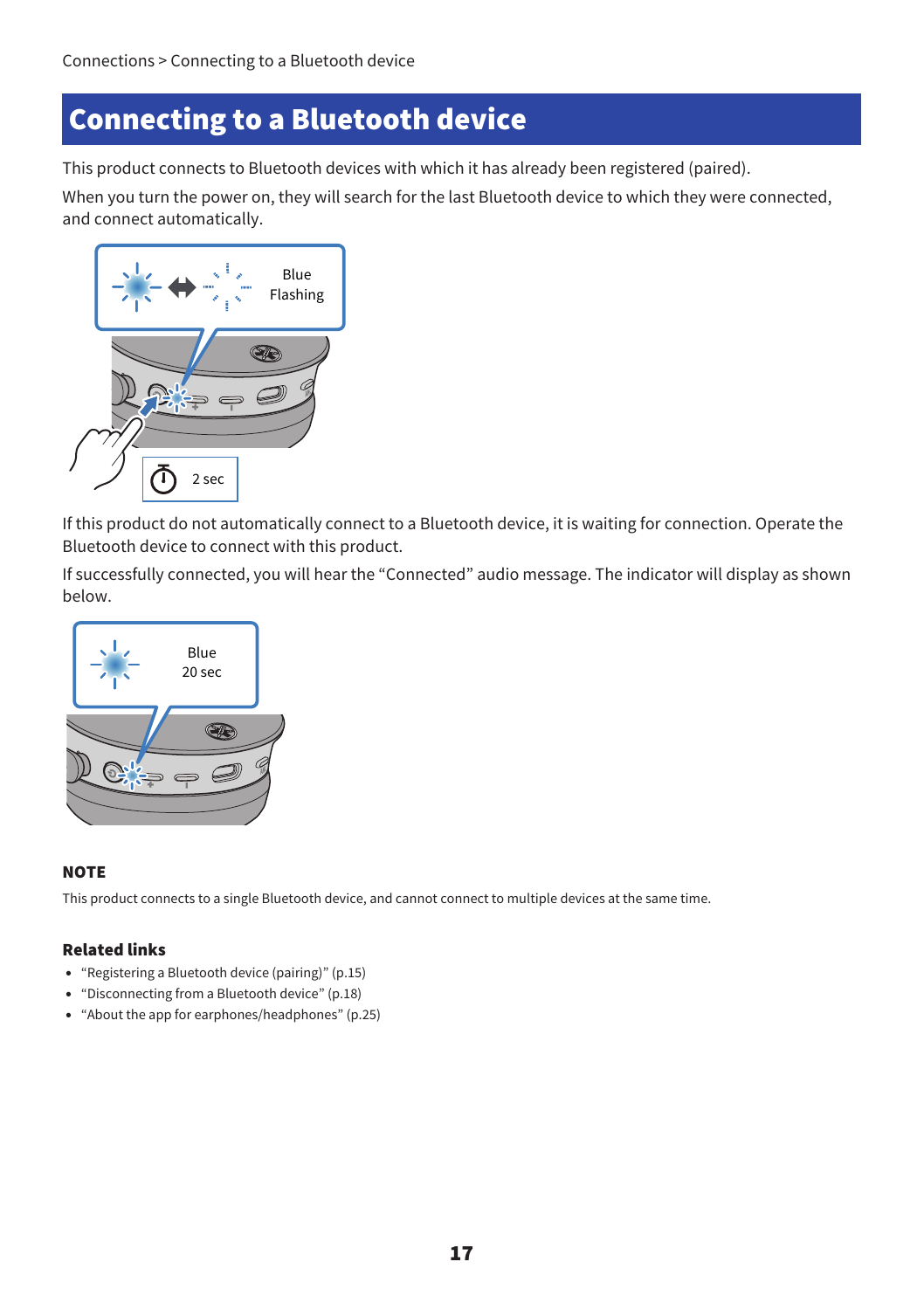### <span id="page-17-0"></span>Disconnecting from a Bluetooth device

Follow the steps below to disconnect a Bluetooth device.

- Disconnect the earphones by operating the Bluetooth device.
	- $\cdot$  This product will enter the waiting mode for a connection from a Bluetooth device.
- Turn the Bluetooth device's power off.
	- $\cdot$  This product will enter the waiting mode for a connection from a Bluetooth device.
- Turn the power of this product off.

- ["Registering a Bluetooth device \(pairing\)" \(p.15\)](#page-14-1)
- ["Connecting to a Bluetooth device" \(p.17\)](#page-16-0)
- ( ["About the app for earphones/headphones" \(p.25\)](#page-24-1)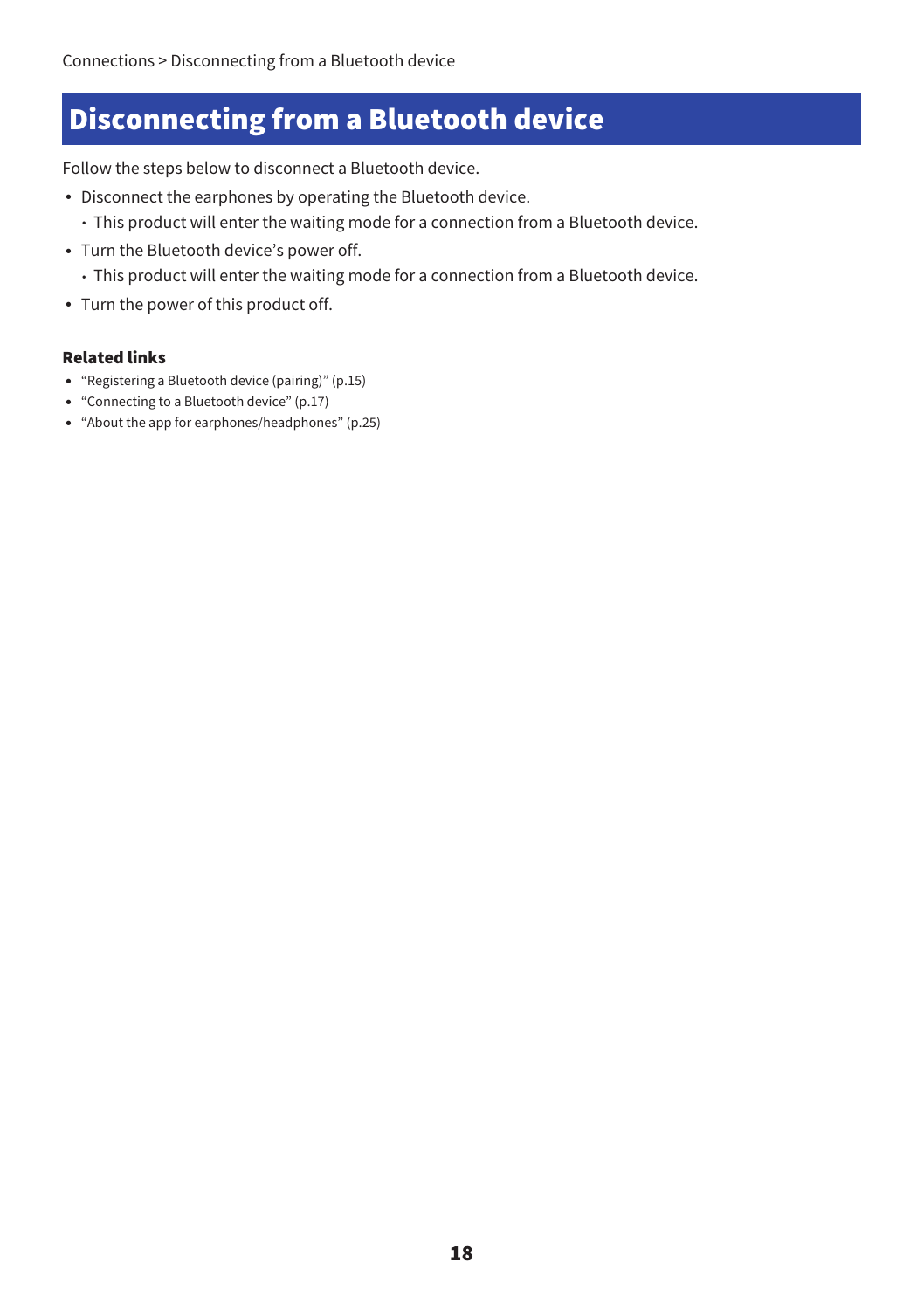### <span id="page-18-0"></span>Connecting using the cable

You can use this product as a regular pair of headphones by connecting it to the headphone output jack of an external device with the 3.5 mm stereo mini-plug cable (included).



If you connect this product to an external device while the power is on, the power will automatically shut off.

- The following functions will not be available when connecting via cable.
	- $\cdot$  Operating the keys on this product
	- Phone calls
	- Operating this product using the Headphones Controller
	- NOISE CANCELLING feature
	- AMBIENT SOUND feature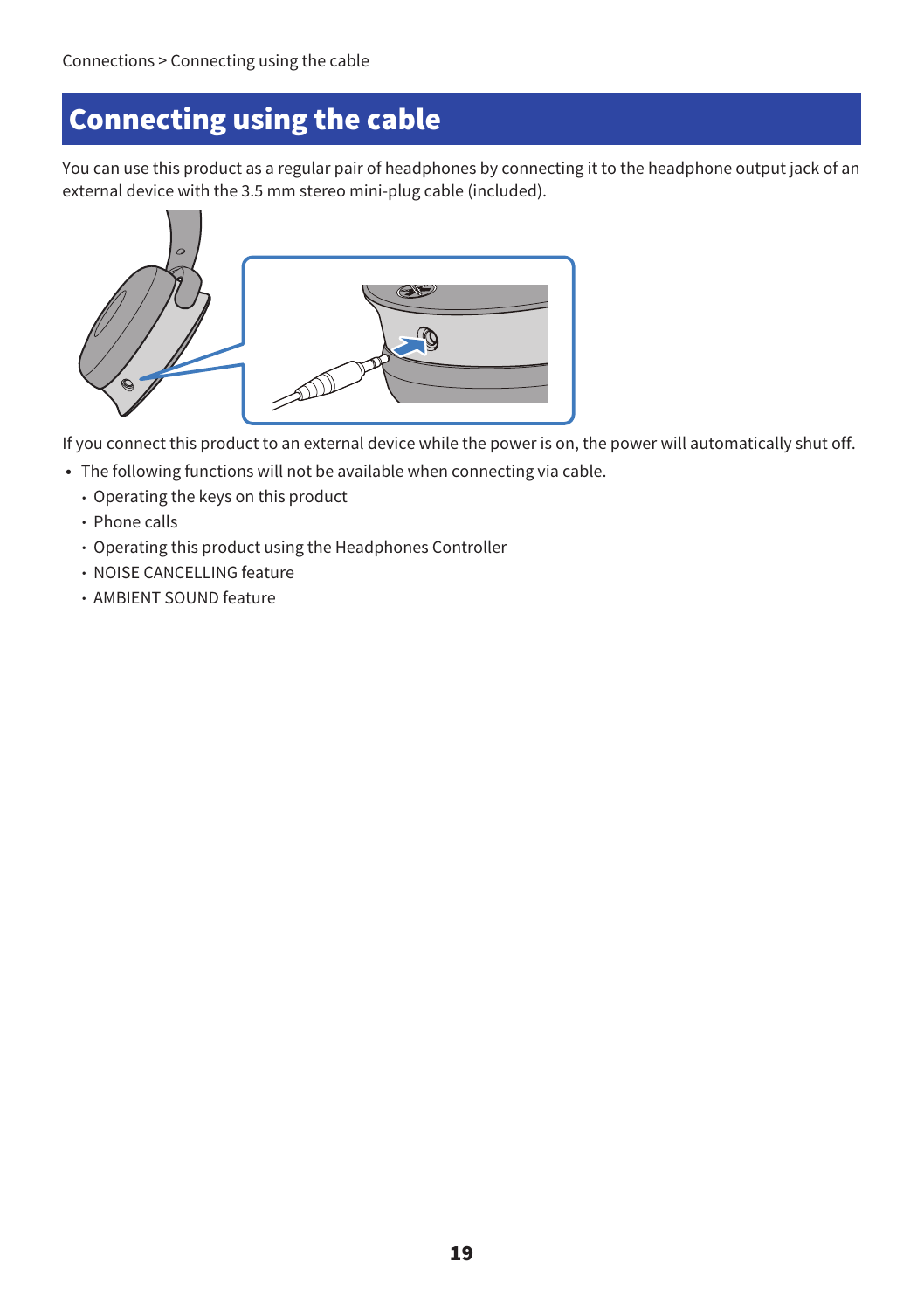# <span id="page-19-0"></span>Wearing this product

### <span id="page-19-1"></span>Putting the headphones on

Check the markings on the headphones for the left and right sides to make sure the headphones are positioned correctly when you put them on.

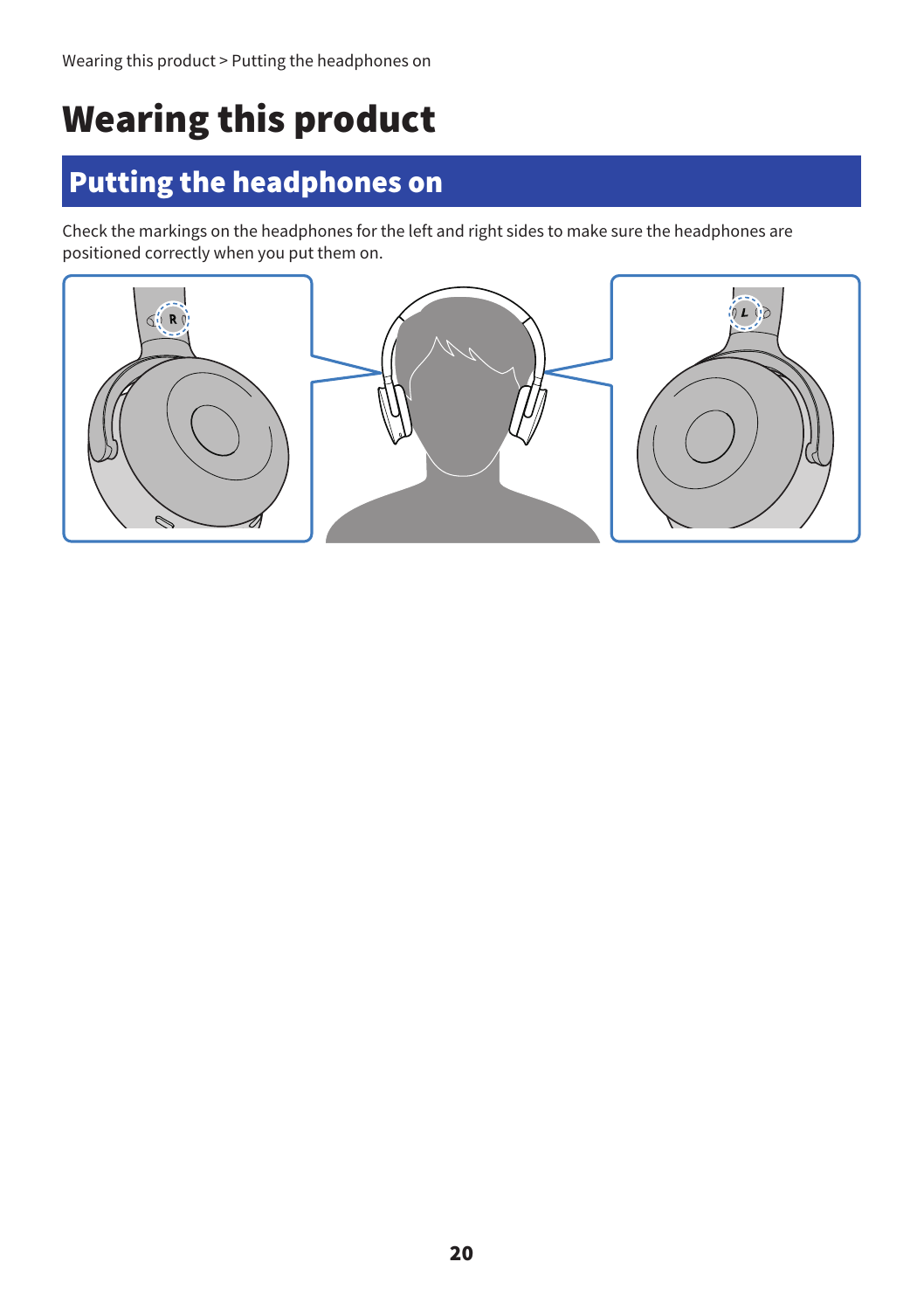# <span id="page-20-0"></span>Operating this Product

### <span id="page-20-1"></span>Adjusting the volume

Follow the steps below to adjust the volume.



- Turn the volume up Press the + key.
- Turn the volume down Press the − key.

#### **NOTE**

When connecting to a device (such as a smartphone) on which the volume can be adjusted, you can also adjust the volume using that device.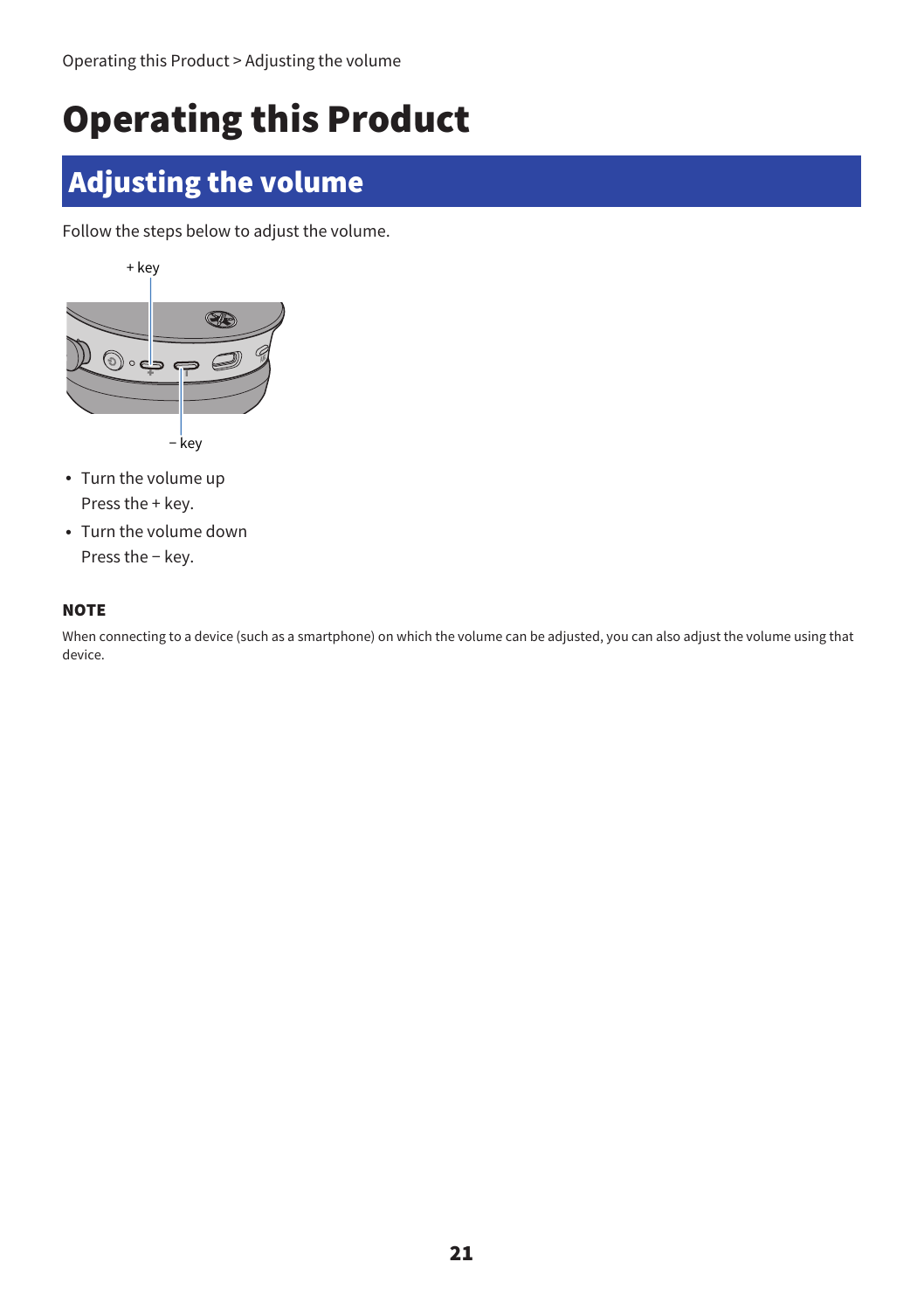### <span id="page-21-0"></span>Listening to music

You can using the following functions during playback.



Function key − key

- Pause or restart playback Press the function key.
- Skip to the next song Hold down the + key until you hear a "beep" sound (about two seconds).
- Go back to the beginning of the song, or skip to the previous song Hold down the − key until you hear a "beep" sound (about two seconds).
- Switching the NOISE CANCELLING/AMBIENT SOUND on and off Press the ANC key. The status changes in the following order.
	- NOISE CANCELLING : the "Noise Cancel" audio message will be heard from this product.
	- ( AMBIENT SOUND: the "Ambient Sound" audio message will be heard from this product.
	- ( NOISE CANCELLING/AMBIENT SOUND disabled (default setting): the "Off" audio message will be heard from this product.

#### **NOTE**

- To select a song for playback, operate your Bluetooth device.
- ( You can also set the NOISE CANCELLING/AMBIENT SOUND feature with the Headphones Controller app.

- ["Adjusting the volume" \(p.21\)](#page-20-1)
- ( ["Playing back sound according to your surroundings" \(p.29\)](#page-28-0)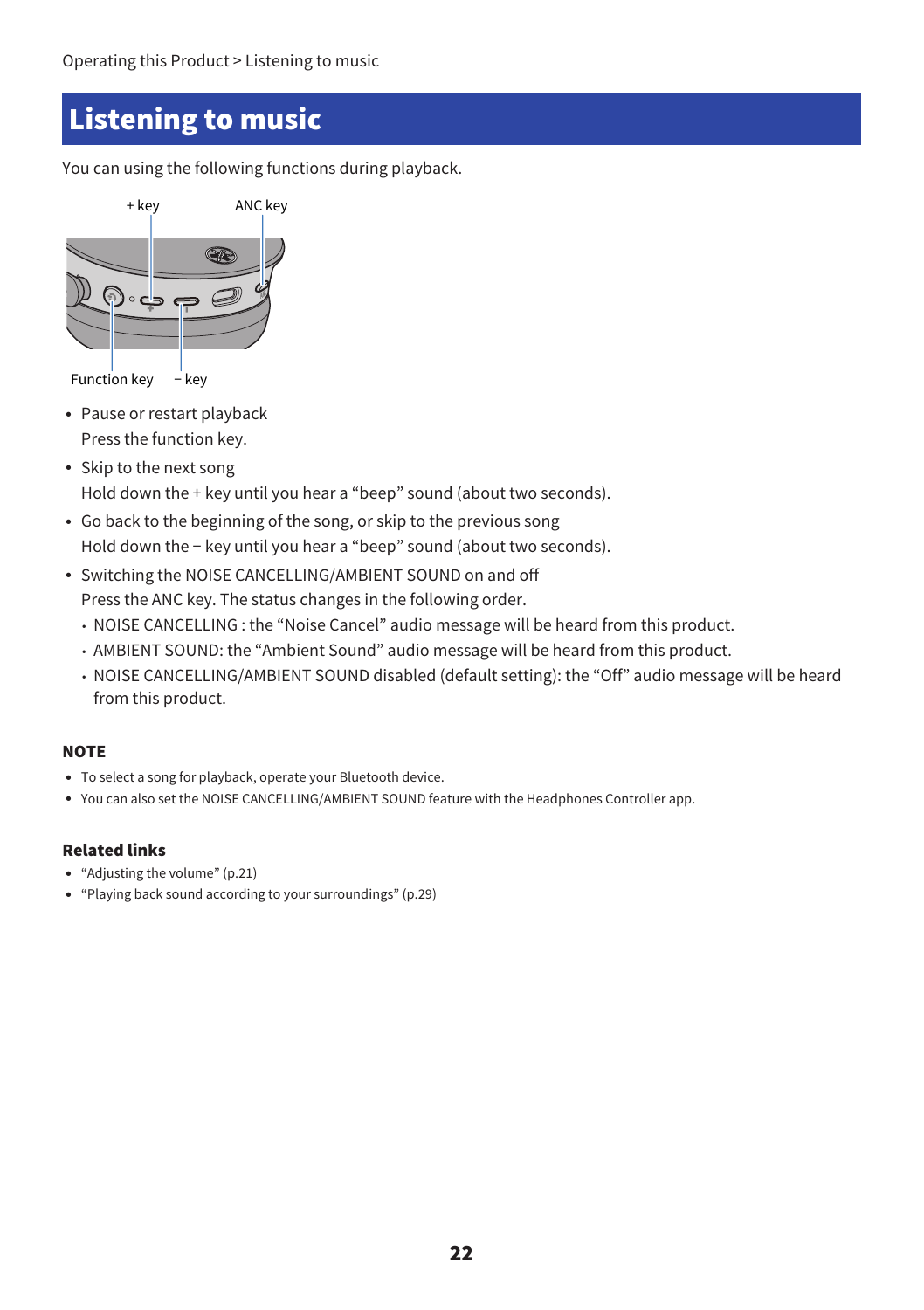### <span id="page-22-0"></span>Receiving a phone call

When connecting to a Bluetooth device (such as a smartphone) that has phone call functionality, you can talk using this product. Operate this product as follows.





- Receive a phone call Press the function key.
- End a phone call During the phone call, press the function key.
- Ignore a call

Quickly press the function key twice when the call is coming in.

#### **NOTE**

When a call is coming in, any music being played will be paused. Music playback will automatically resume when the call ends or you ignore the call.

#### Related links

["Adjusting the volume" \(p.21\)](#page-20-1)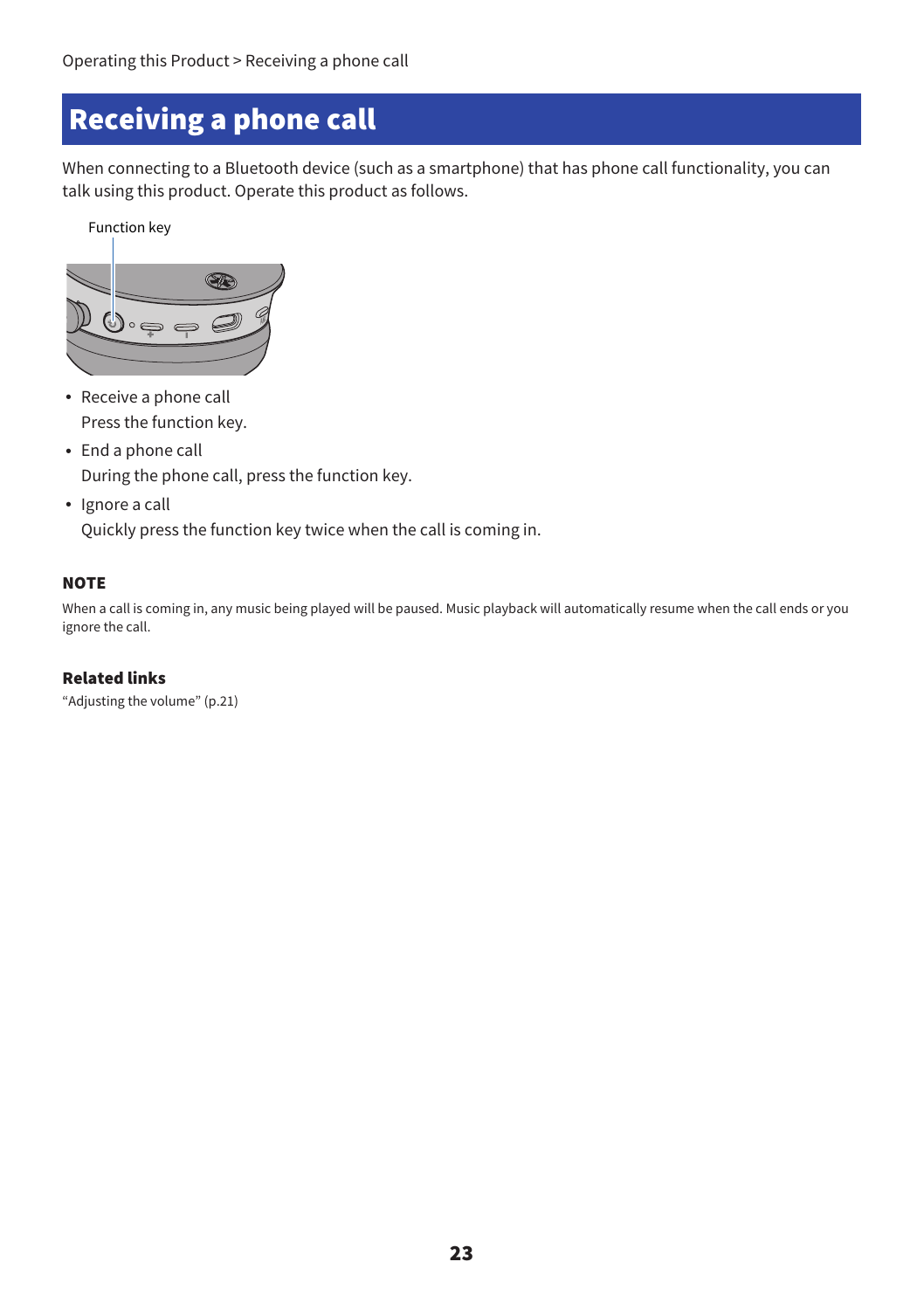### <span id="page-23-0"></span>Using the voice assistance feature on your smartphone

When connecting this product to a Bluetooth device that supports a voice assistance feature such as Siri or Google Assistant, you can control the voice assistant with this product.



#### $\boldsymbol{1}$  Press the function key twice.

The voice assistant will start, and you can operate it using your voice.

#### **NOTE**

- The operations for the voice assistant feature will vary depending on your Bluetooth device. See the user's manual of your Bluetooth device for details.
- To finish listening to the voice assistant, operate your Bluetooth device.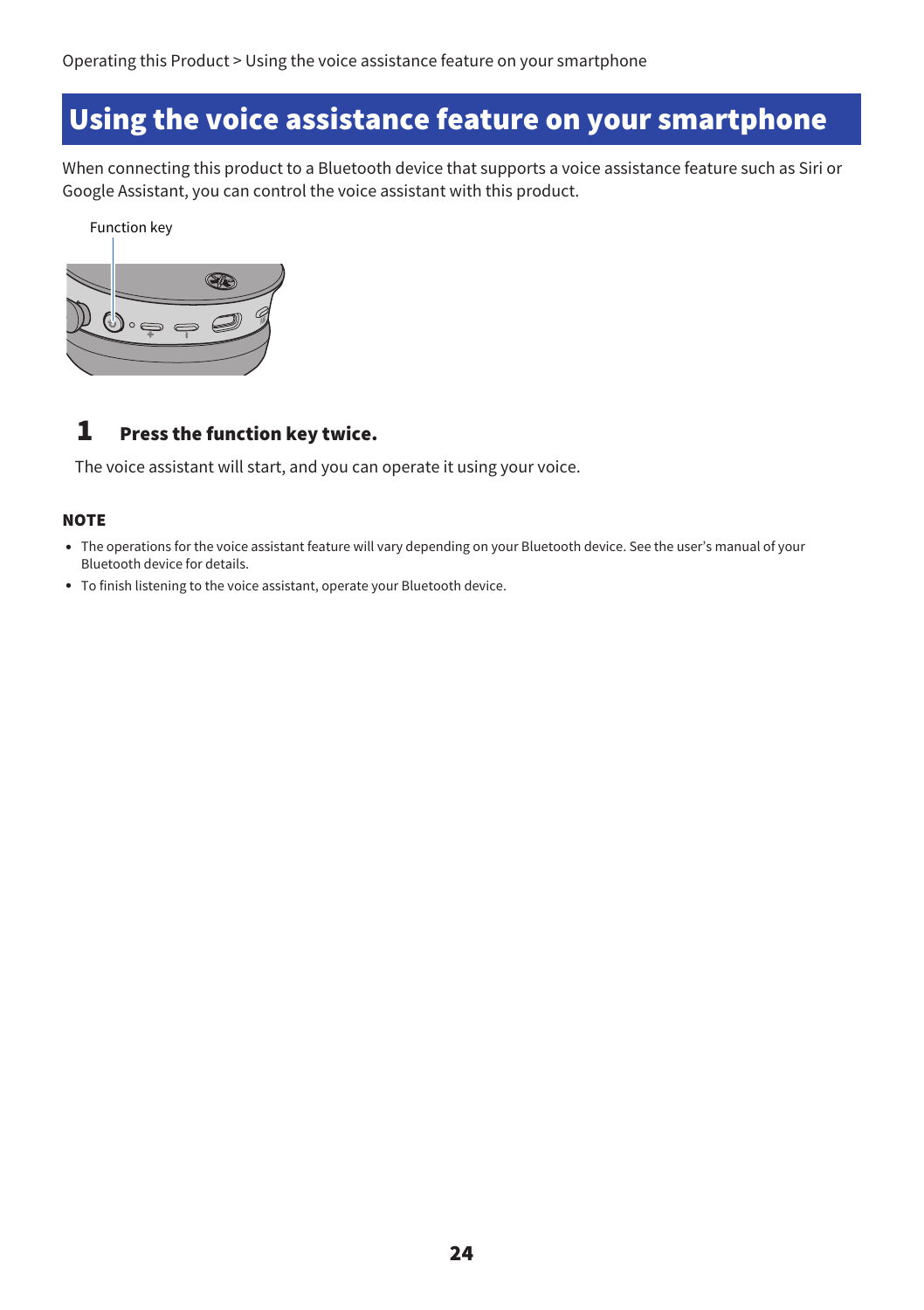# <span id="page-24-0"></span>Settings

### <span id="page-24-1"></span>About the app for earphones/headphones

The Headphones Controller smartphone app is a dedicated app for getting the best sound quality from your Yamaha earphones or headphones.



This app will let you do the following.

- Show the status of your earphones/headphones (such as remaining battery power)
- Make detailed settings on your earphones/headphones

Install the app from the App Store (iOS devices) or from Google Play (Android devices).

See the information about the app on each store for details.

- ( ["Automatically adjust the sound quality according to the volume" \(p.28\)](#page-27-0)
- ( ["Playing back sound according to your surroundings" \(p.29\)](#page-28-0)
- ["Setting the auto-standby time" \(p.31\)](#page-30-0)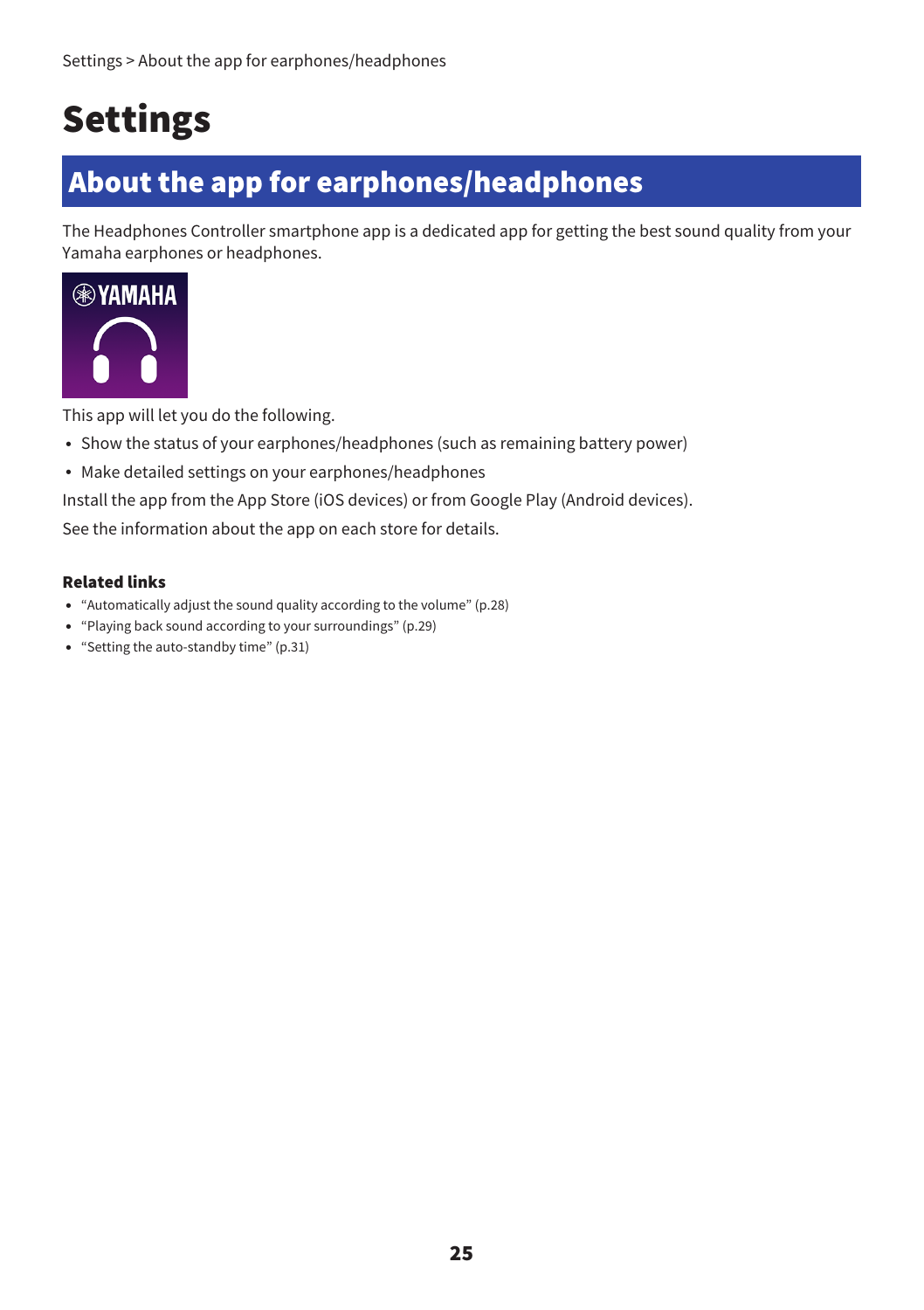### <span id="page-25-0"></span>List of settings (main screen)

The settings that you can make on the main screen of the Headphones Controller app are shown below.

#### **NOTE**

The app screen may differ, depending on your product.

• LISTENING CARE

Turns LISTENING CARE (a feature that automatically adjusts the sound quality according to the volume) on/off.

- NOISE CANCELLING This sets the balance between the playback and ambient sound.
- Auto Power-Off Timer

Sets the time it takes for the power to turn off after Bluetooth has been disconnected.

- ( ["About the app for earphones/headphones" \(p.25\)](#page-24-1)
- ( ["List of product settings \(menu\)" \(p.27\)](#page-26-0)
- ( ["Automatically adjust the sound quality according to the volume" \(p.28\)](#page-27-0)
- ( ["Playing back sound according to your surroundings" \(p.29\)](#page-28-0)
- ["Setting the auto-standby time" \(p.31\)](#page-30-0)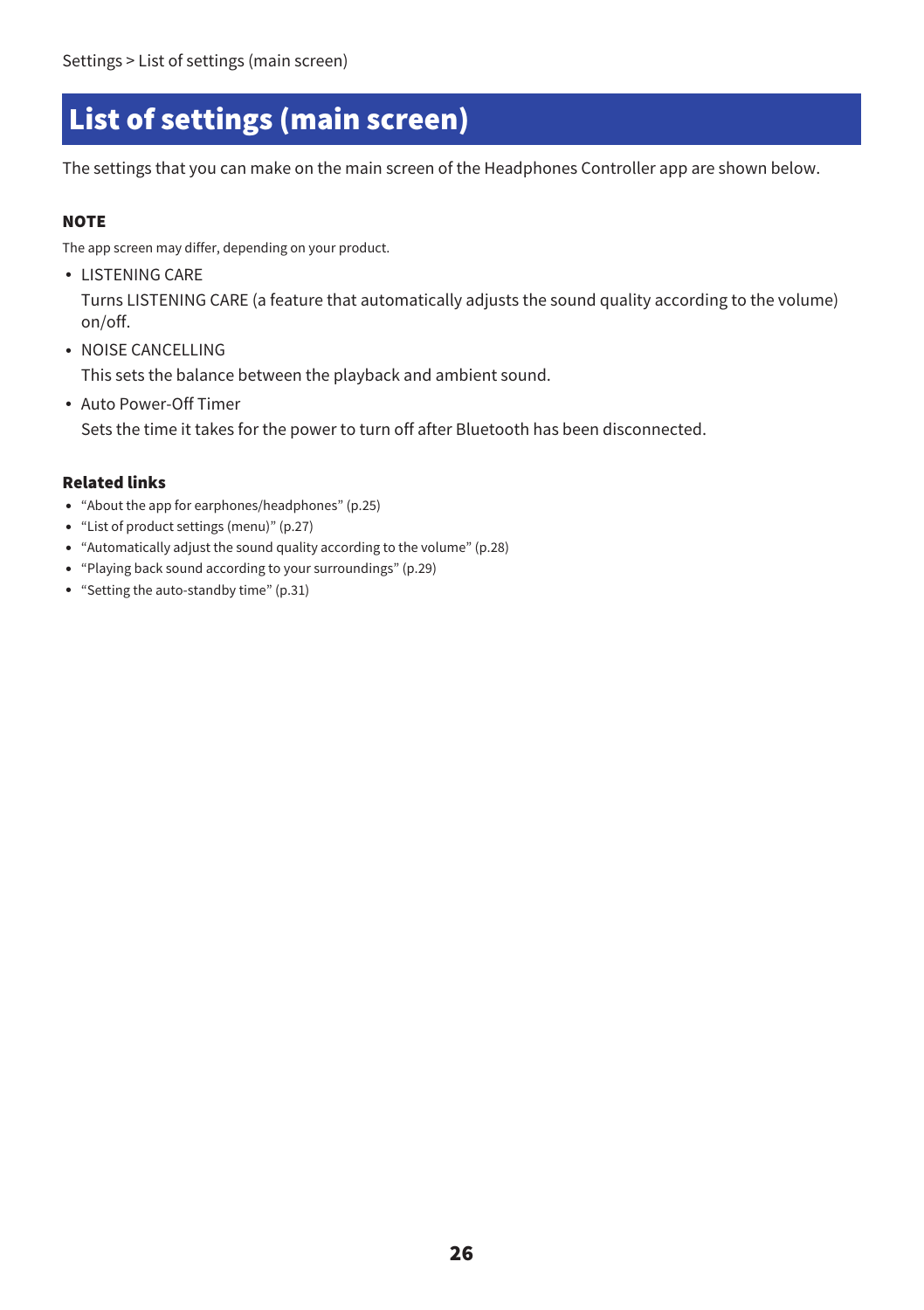### <span id="page-26-0"></span>List of product settings (menu)

The settings that you can make on the menu of the Headphones Controller app are shown below.

#### **NOTE**

The app screen may differ, depending on your product.

- Confirm Firmware Update Checks whether new firmware has been released, and performs updates.
- ( User Guide Accesses the User Guide
- License Information Displays the software license information for Headphones Controller.
- End User License Agreement Displays the Terms of Use for Headphones Controller.

- ( ["About the app for earphones/headphones" \(p.25\)](#page-24-1)
- ( ["List of settings \(main screen\)" \(p.26\)](#page-25-0)
- ( ["Automatically adjust the sound quality according to the volume" \(p.28\)](#page-27-0)
- ( ["Playing back sound according to your surroundings" \(p.29\)](#page-28-0)
- ["Setting the auto-standby time" \(p.31\)](#page-30-0)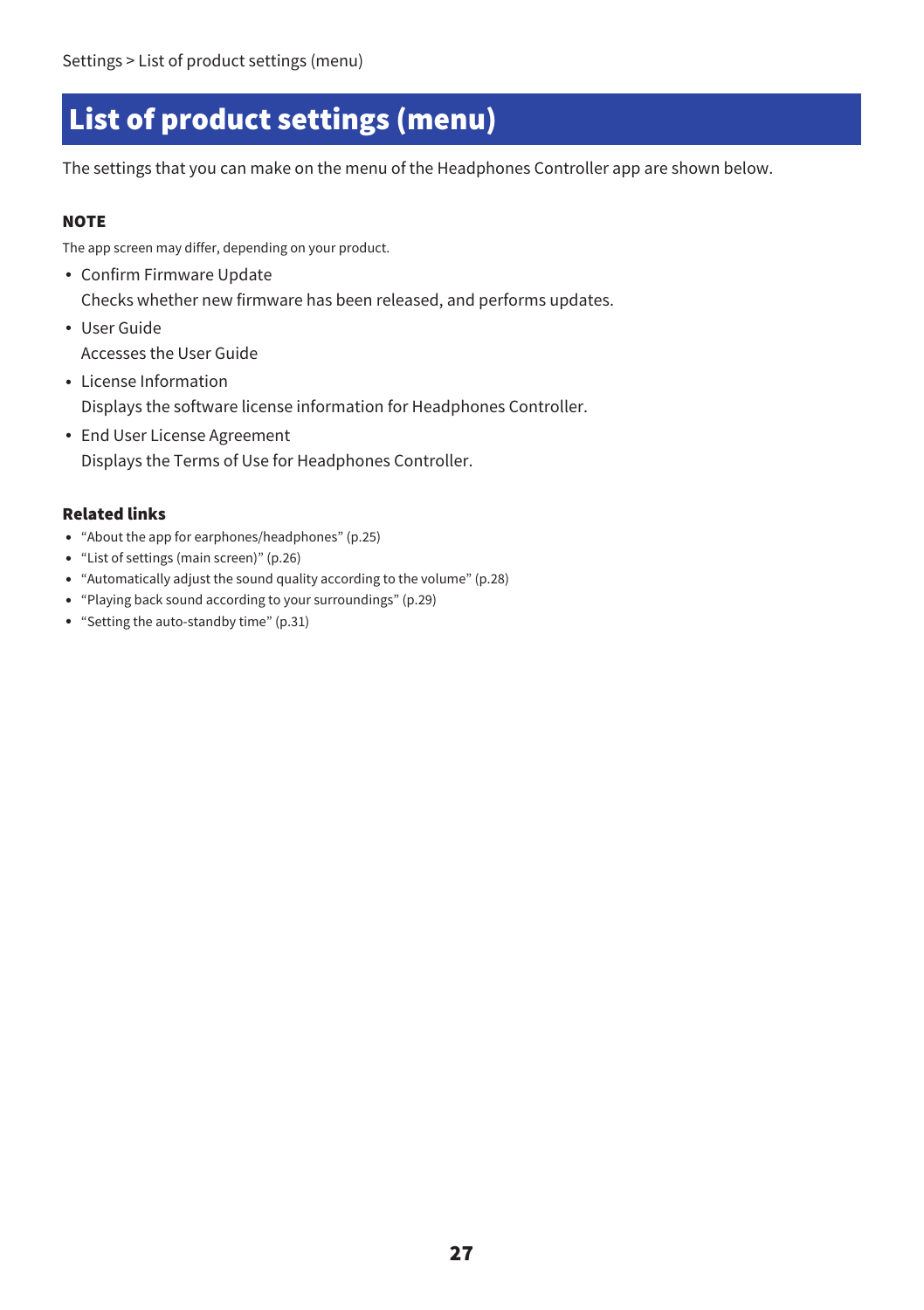### <span id="page-27-0"></span>Automatically adjust the sound quality according to the volume

When LISTENING CARE is enabled, this product will automatically adjust the sound quality according to the playback volume.

This feature adjusts the frequency balance, offering rich sound quality playback even at a low volume.

Use the Headphones Controller app to make these settings.

• LISTENING CARE

Settings

- ( ON (default setting): enables LISTENING CARE
- OFF: disables LISTENING CARE

- ( ["About the app for earphones/headphones" \(p.25\)](#page-24-1)
- ( ["List of settings \(main screen\)" \(p.26\)](#page-25-0)
- ( ["List of product settings \(menu\)" \(p.27\)](#page-26-0)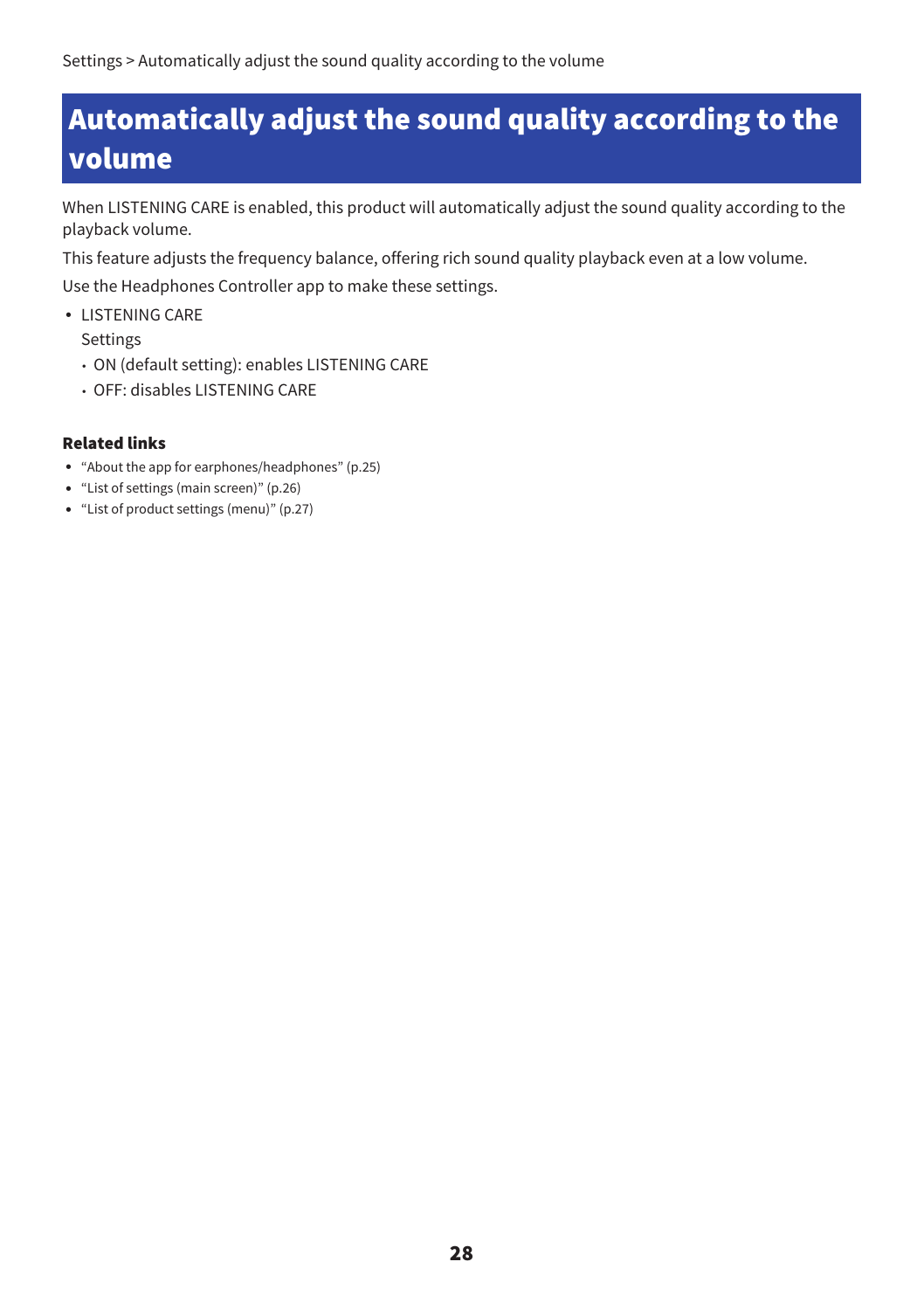### <span id="page-28-0"></span>Playing back sound according to your surroundings

You can set how this product sounds according to the situation, such when you want to enjoy music in a noisy location, or when you want to be able to hear what is going on around you while you are listening.

When you enable the NOISE CANCELLING, the active noise cancelling feature of this product will reduce the noise from outside.

When you enable the AMBIENT SOUND feature, the sounds around you will be mixed together with the playback sound. This is useful in situations like when you want to briefly talk with someone.



#### 1 Press the ANC key.

The setting changes in the following order.

- ( NOISE CANCELLING: the "Noise Cancel" audio message will be heard from this product.
- ( AMBIENT SOUND: the "Ambient Sound" audio message will be heard from this product.
- ( NOISE CANCELLING, AMBIENT SOUND disabled (default setting): the "Off" audio message will be heard from this product.

#### **NOTE**

- ( You can also set this feature with the NOISE CANCELLING button in the Headphones Controller app. The settings are as follows.
	- NOISE CANCELLING: the active noise cancelling feature of this product will reduce the noise from outside when sound is played back.
	- AMBIENT SOUND: the sounds around you will be mixed together with the playback sound.
	- OFF(default setting): the sound will play back without noise cancellation processing.
- Depending on the type of sound you are playing back and what is going on around you, the ambient sound may not be so easy to hear. In this case, pause the playback.
- Do not cover the housing of this product with your hand. If your hand is covering the mic, the NOISE CANCELLING and AMBIENT SOUND will not work properly, and you may hear noise.

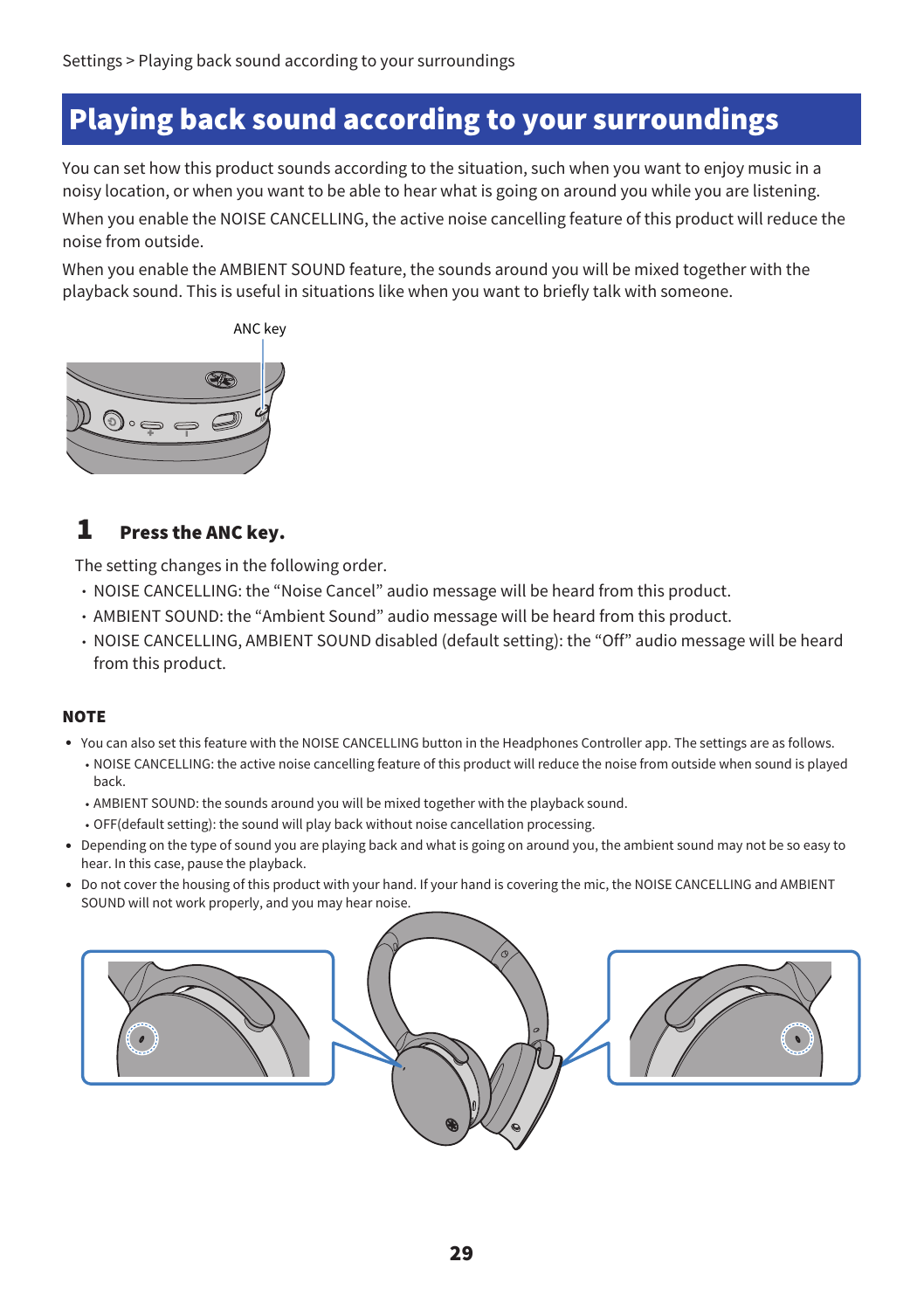Settings > Playing back sound according to your surroundings

- ( ["Part names" \(p.10\)](#page-9-0)
- ( ["About the app for earphones/headphones" \(p.25\)](#page-24-1)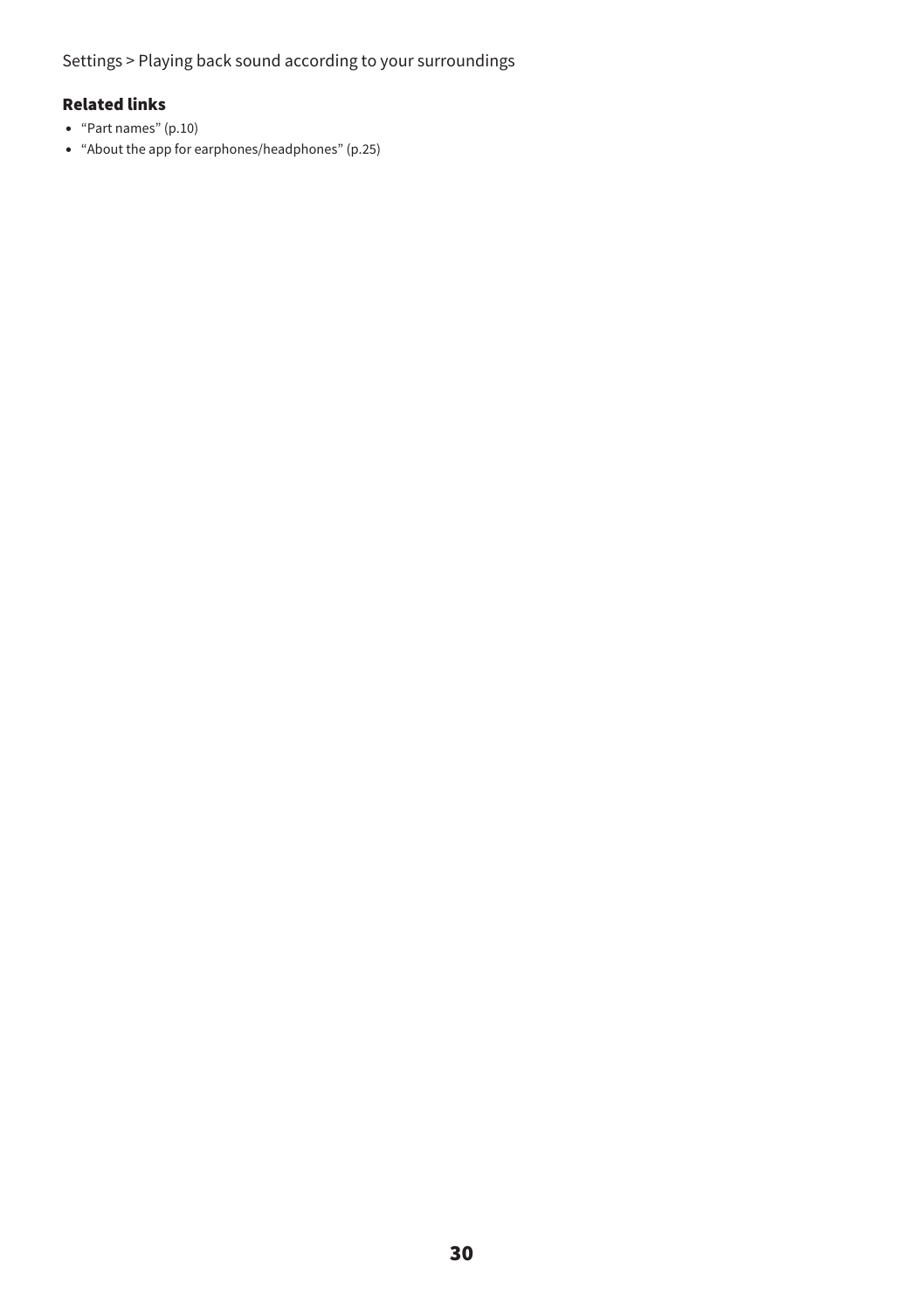### <span id="page-30-0"></span>Setting the auto-standby time

This product will automatically shut off when a certain amount of time has passed without a connection from a Bluetooth device. You can set the time it takes for the power to turn off after no connection has been received.

Use the Headphones Controller app to make these settings.

- Auto Power-Off Timer
	- Settings
	- $\cdot$  5min
	- $\cdot$  30min
	- $\cdot$  1h
	- $\cdot$  3h
	- OFF (default setting): continuous (power is not automatically turned off)

- ( ["Turning the power on" \(p.12\)](#page-11-0)
- ( ["About the app for earphones/headphones" \(p.25\)](#page-24-1)
- ( ["List of settings \(main screen\)" \(p.26\)](#page-25-0)
- ( ["List of product settings \(menu\)" \(p.27\)](#page-26-0)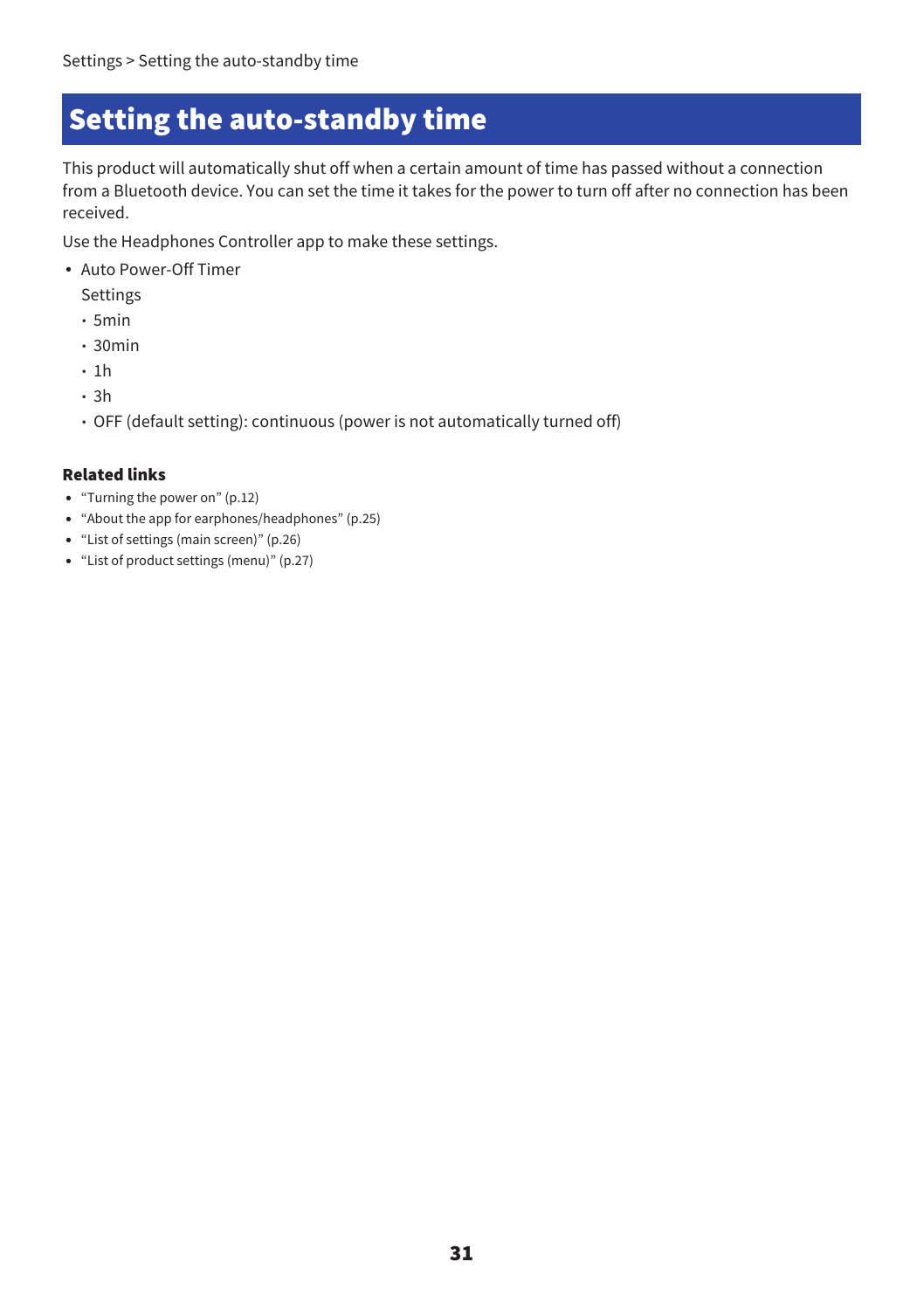### <span id="page-31-0"></span>Updating the firmware

The firmware on this product can be updated to add new functionality, rectify product issues and so on. Updates are performed using Headphones Controller.

For more details on the contents of updates, see the product information page on the Yamaha website.

#### **NOTICE**

For stable data communication between this product and your Bluetooth device, update the firmware in a place where the signal is good.

Do not do the following while the firmware is being updated.

- Connecting the controller to a power source for charging
- Turning the power of this product off
- Closing the Headphones Controller app, or using another app
- Turning your smartphone off
- Canceling the connection between your smartphone and this product

#### $\boldsymbol{1}$  On the main screen of the Headphones Controller app, open the menu.

#### 2 Tap "Confirm Firmware Update".

If new firmware has been released, you will see instructions on how to perform the update. Install the firmware by following the instructions on the screen.

- ["Charging this product" \(p.11\)](#page-10-1)
- ["Turning the power off" \(p.13\)](#page-12-0)
- ( ["About the app for earphones/headphones" \(p.25\)](#page-24-1)
- ( ["List of settings \(main screen\)" \(p.26\)](#page-25-0)
- ( ["List of product settings \(menu\)" \(p.27\)](#page-26-0)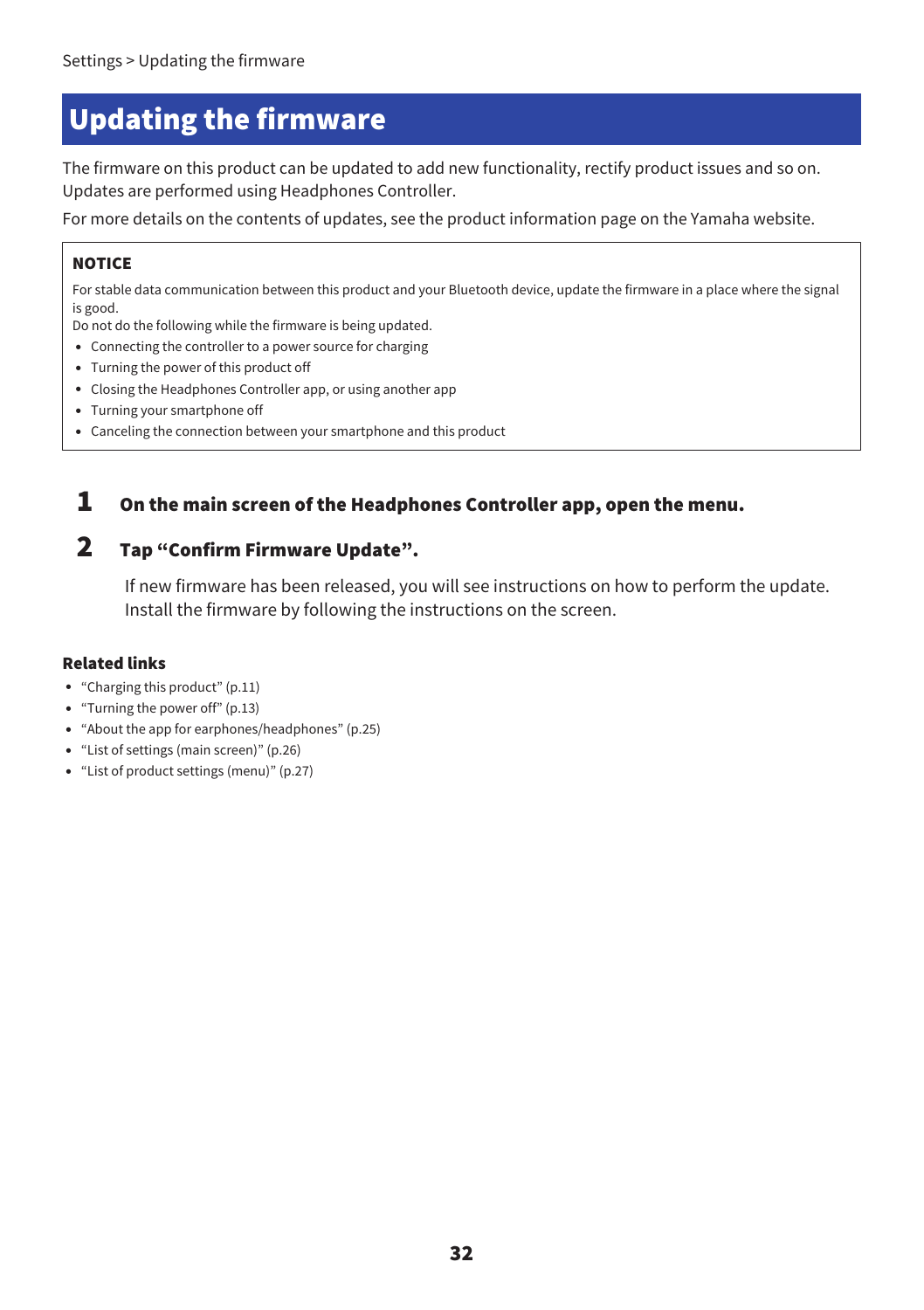# <span id="page-32-0"></span>Troubleshooting

### <span id="page-32-1"></span>Read this first

If this product does not operate normally while you are using it, first check the following.

#### ( Turn the power off and then on again.

#### ( Make sure that this product have been sufficiently charged.

( ["Charging this product" \(p.11\)](#page-10-1)

#### ( Update the firmware of this product to the latest version.

( ["Updating the firmware" \(p.32\)](#page-31-0)

#### ( Also, check the following.

- ( ["No sound can be heard" \(p.34\)](#page-33-0)
- ( ["Power will not turn on" \(p.35\)](#page-34-0)
- ( ["The product cannot be charged" \(p.36\)](#page-35-0)
- ( ["Cannot connect to a Bluetooth device" \(p.37\)](#page-36-0)
- ( ["The product does not operate or play back" \(p.38\)](#page-37-0)
- $\cdot$  ["The sound is distorted, noisy or choppy" \(p.39\)](#page-38-0)
- ( ["Problem Still Not Resolved \(Customer Support\)" \(p.40\)](#page-39-0)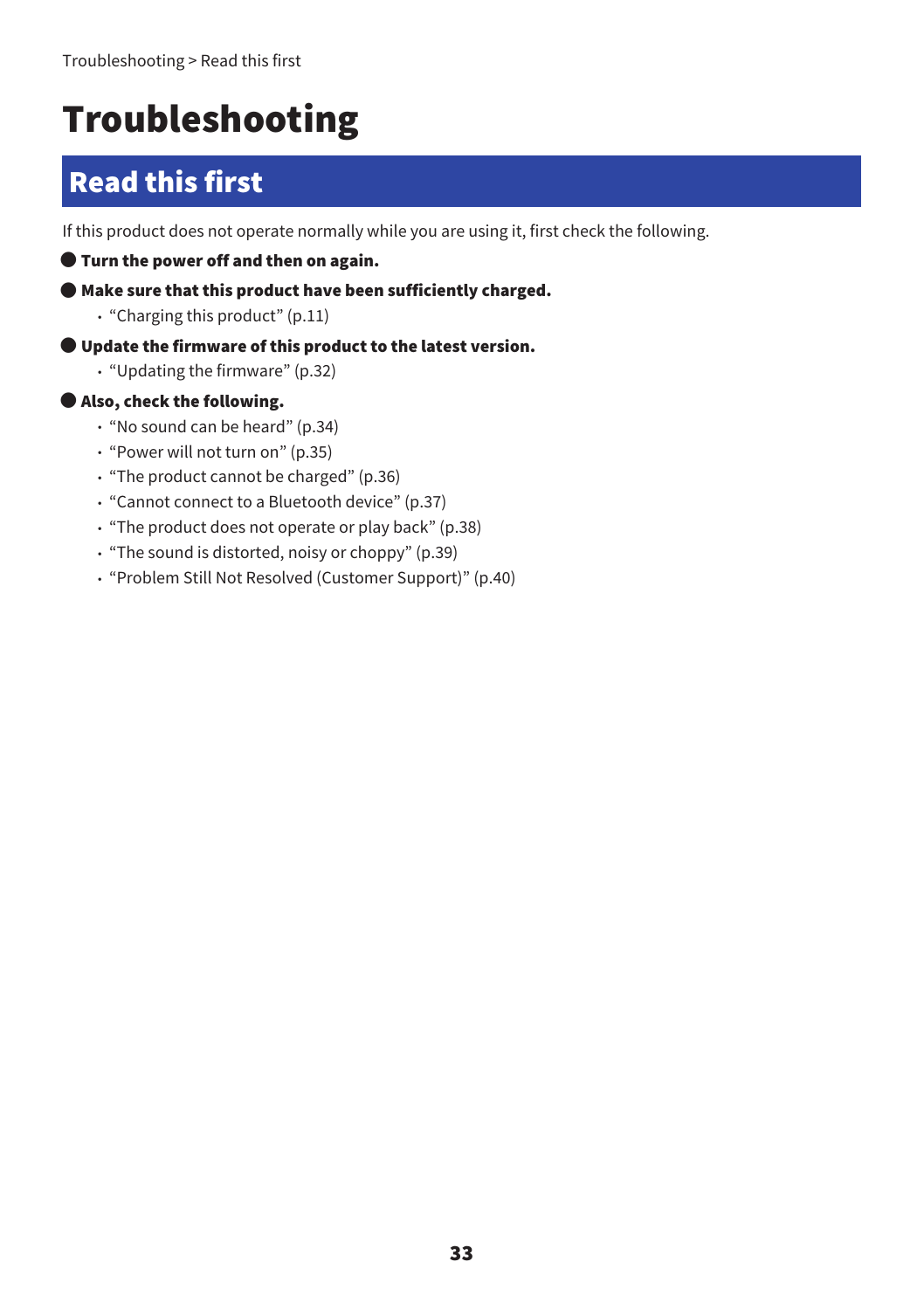### <span id="page-33-0"></span>No sound can be heard

#### ( This product are not connected to a Bluetooth device.

Pair this product.

( ["Connecting to a Bluetooth device" \(p.17\)](#page-16-0)

#### ( The volume is too low.

Raise the volume.

( ["Adjusting the volume" \(p.21\)](#page-20-1)

#### ( The music stopped playing back.

Start playback.

( ["Listening to music" \(p.22\)](#page-21-0)

#### ( The cable may not be correctly connected (when using the 3.5 mm stereo mini-plug cable).

The 3.5 mm stereo mini-plug cable jack of this product may not be correctly connected to your external device.

 $\cdot$  ["Connecting using the cable" \(p.19\)](#page-18-0)

#### ( The volume of the external device is low when using a 3.5 mm stereo mini-plug cable.

Raise the volume on your external device.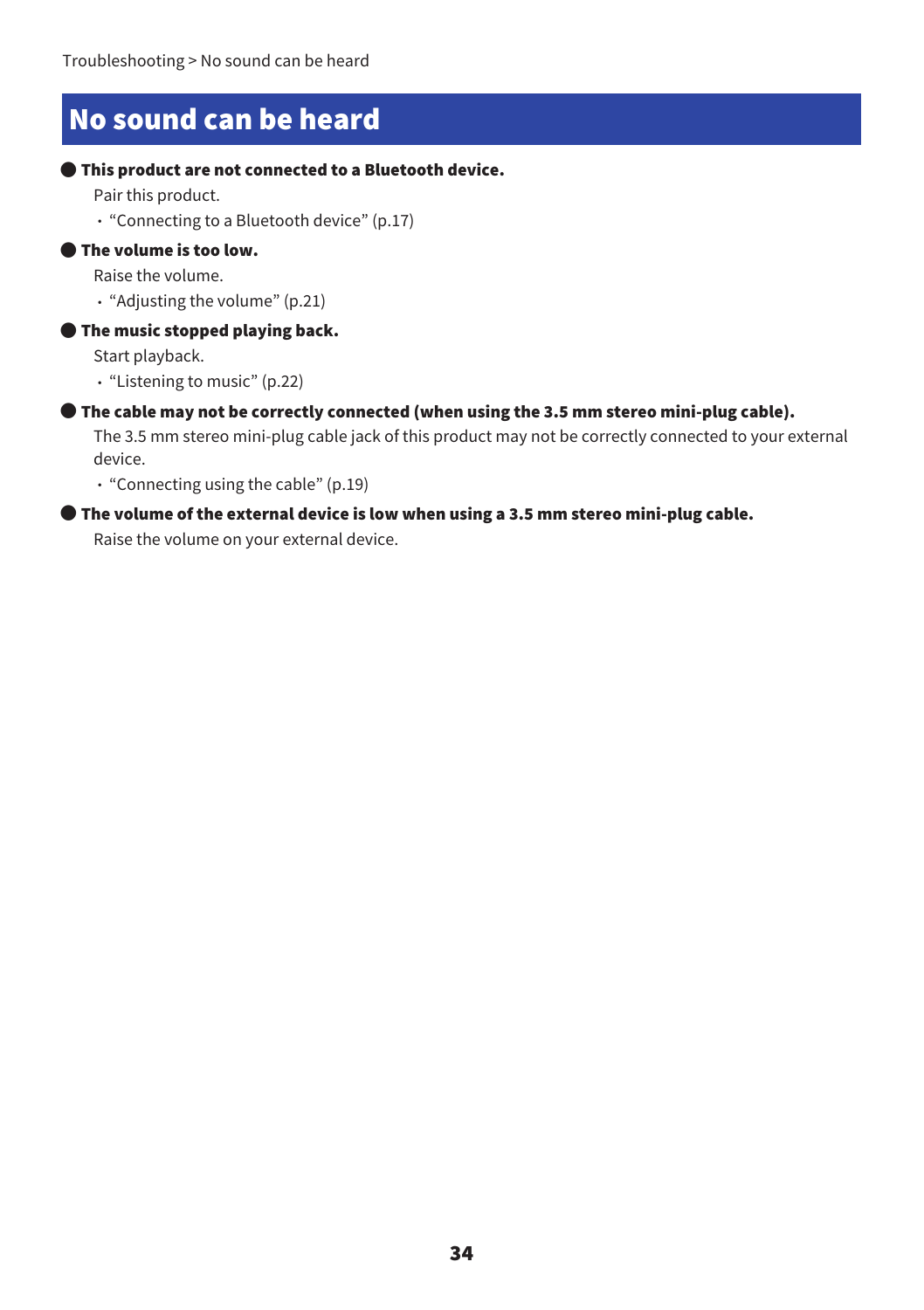### <span id="page-34-0"></span>Power will not turn on

#### ( There may not be enough battery power left.

Charge this product.

 $\cdot$  ["Charging this product" \(p.11\)](#page-10-1)

#### ( The 3.5 mm stereo mini-plug cable may be connected.

The power of this product will turn off while the cable is connected. Remove the cable.

 $\cdot$  ["Connecting using the cable" \(p.19\)](#page-18-0)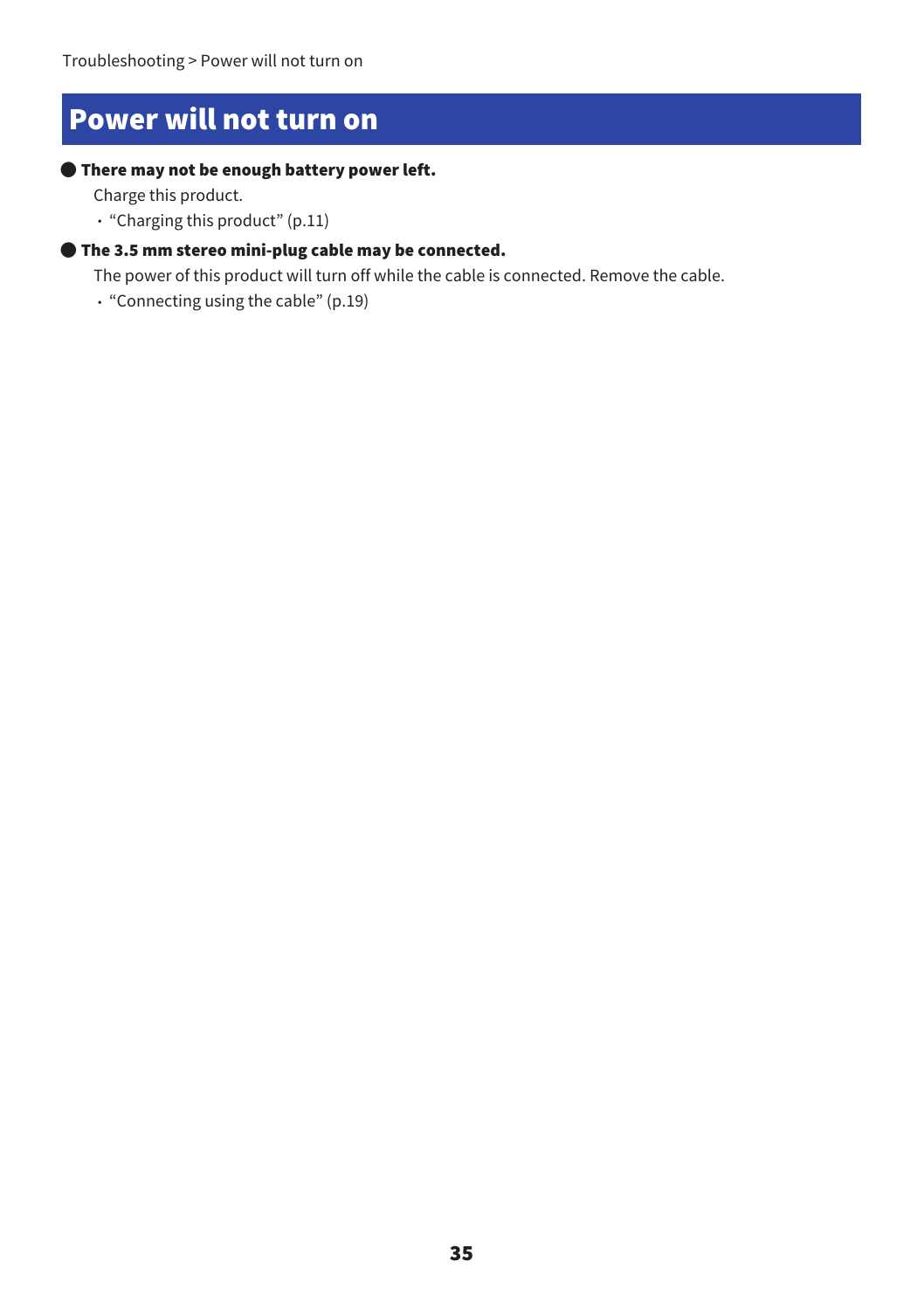### <span id="page-35-0"></span>The product cannot be charged

( Your computer is not turned on (when charging from your computer).

Turn the power of your computer on, and then charge this product.

( You may have been using a USB power cable other than the one included with this product.

Use the included USB power cable to make sure the product correctly charges.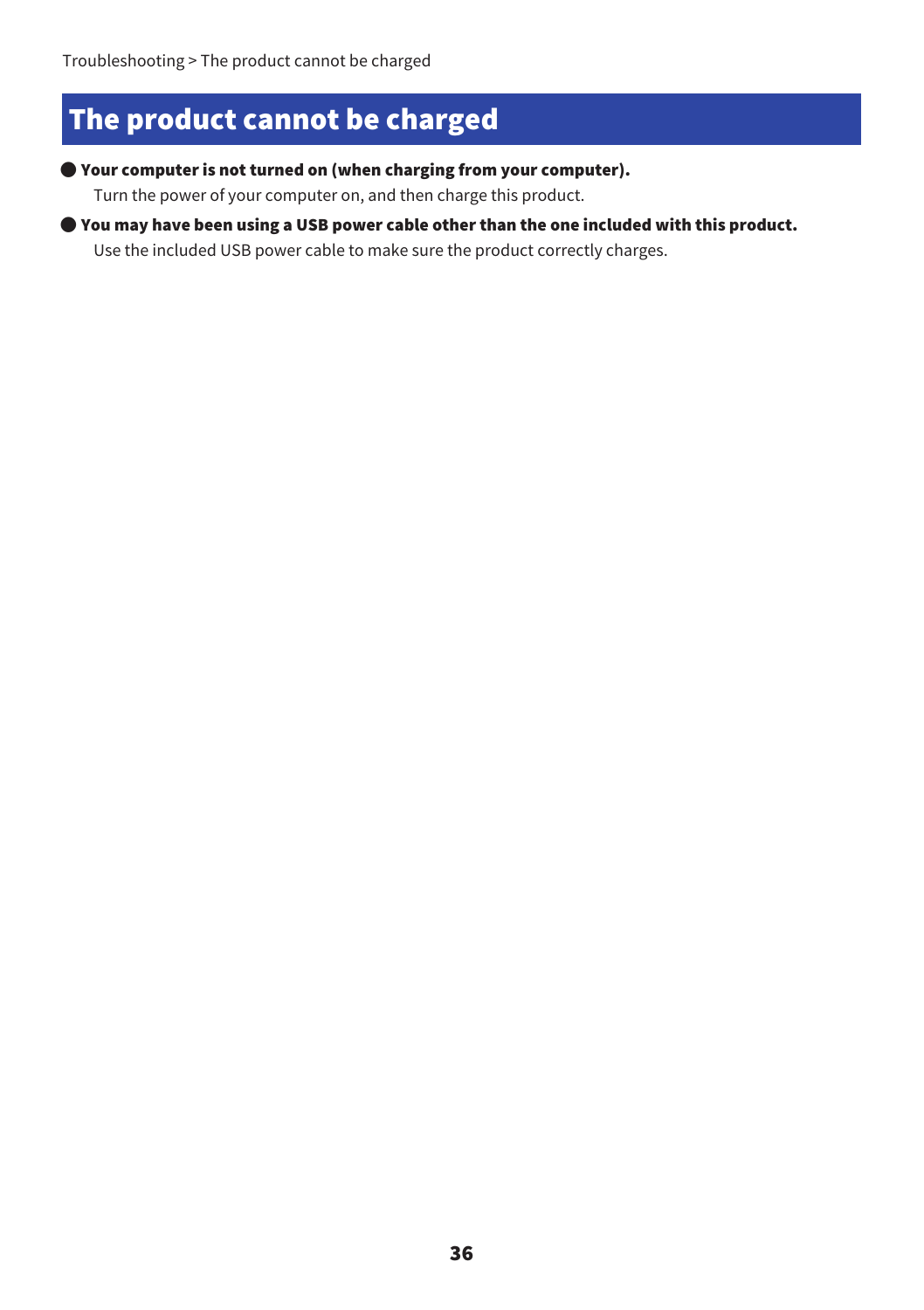### <span id="page-36-0"></span>Cannot connect to a Bluetooth device

( This product and your Bluetooth device may be too far apart.

Move this product closer to the Bluetooth device.

( A device that emits electromagnetic waves (such as a microwave oven, access point and so on) might be nearby.

Do not use this product near other devices that emit electromagnetic waves.

- ( The connection information for the registered Bluetooth device may not be working properly. Delete the connection information of this product from the Bluetooth device, and then pair this product with the device.
	- ( ["Registering a Bluetooth device \(pairing\)" \(p.15\)](#page-14-1)
- $\bullet$  The registration information for the Bluetooth device that was registered on this product may have been deleted.

Pair this product once more.

- ( ["Registering a Bluetooth device \(pairing\)" \(p.15\)](#page-14-1)
- ( This product may already be connected to another Bluetooth device.

Disconnect that Bluetooth device, and then connect this product with the new device.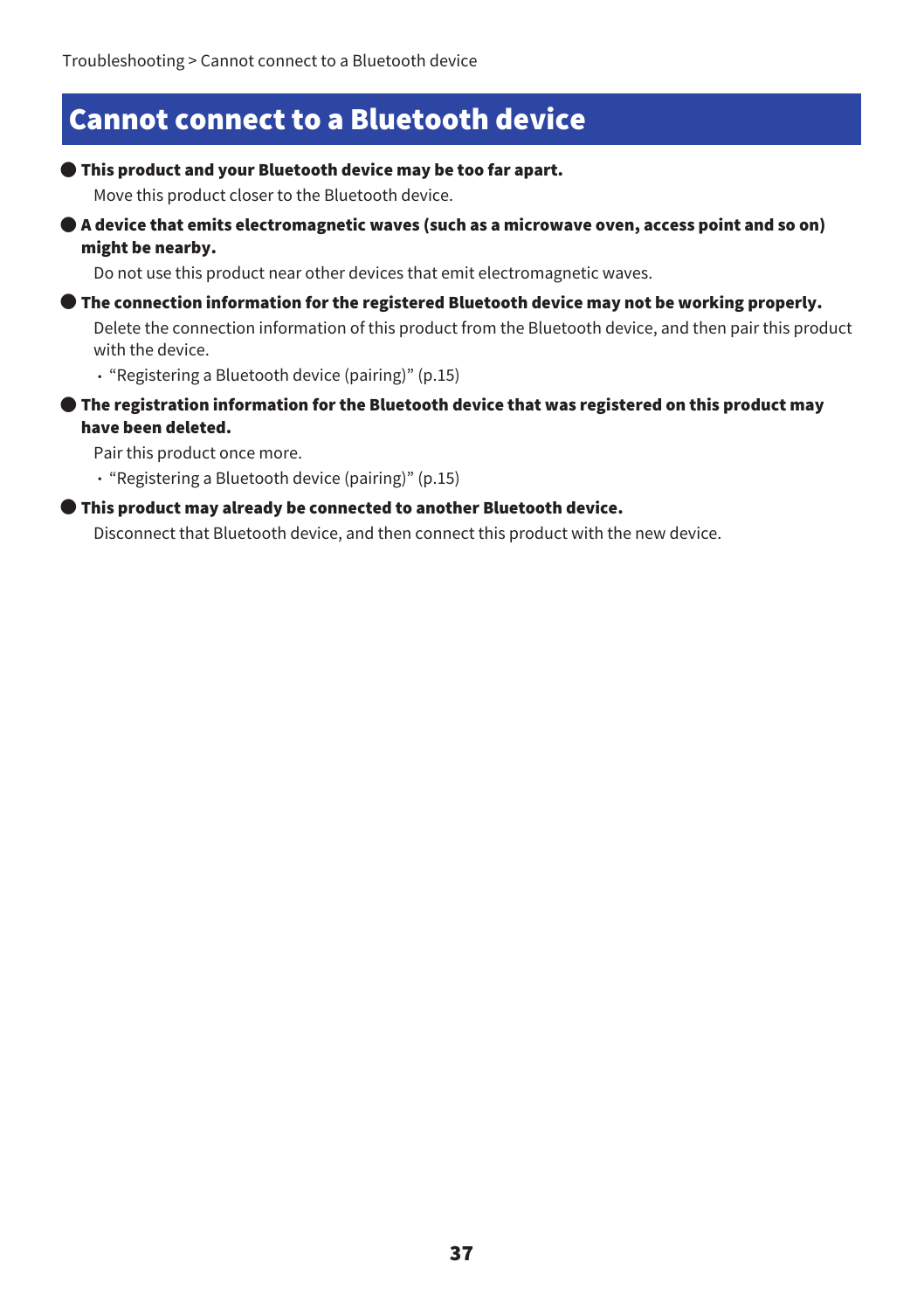### <span id="page-37-0"></span>The product does not operate or play back

#### ( This product may be charging.

You cannot use this product while they are charging. Use the earphones after charging is finished.

#### ( There is no remaining battery power on this product.

Charge this product.

( ["Charging this product" \(p.11\)](#page-10-1)

#### ( The product is temporarily not functioning in a stable way.

Turn the power off and then on again.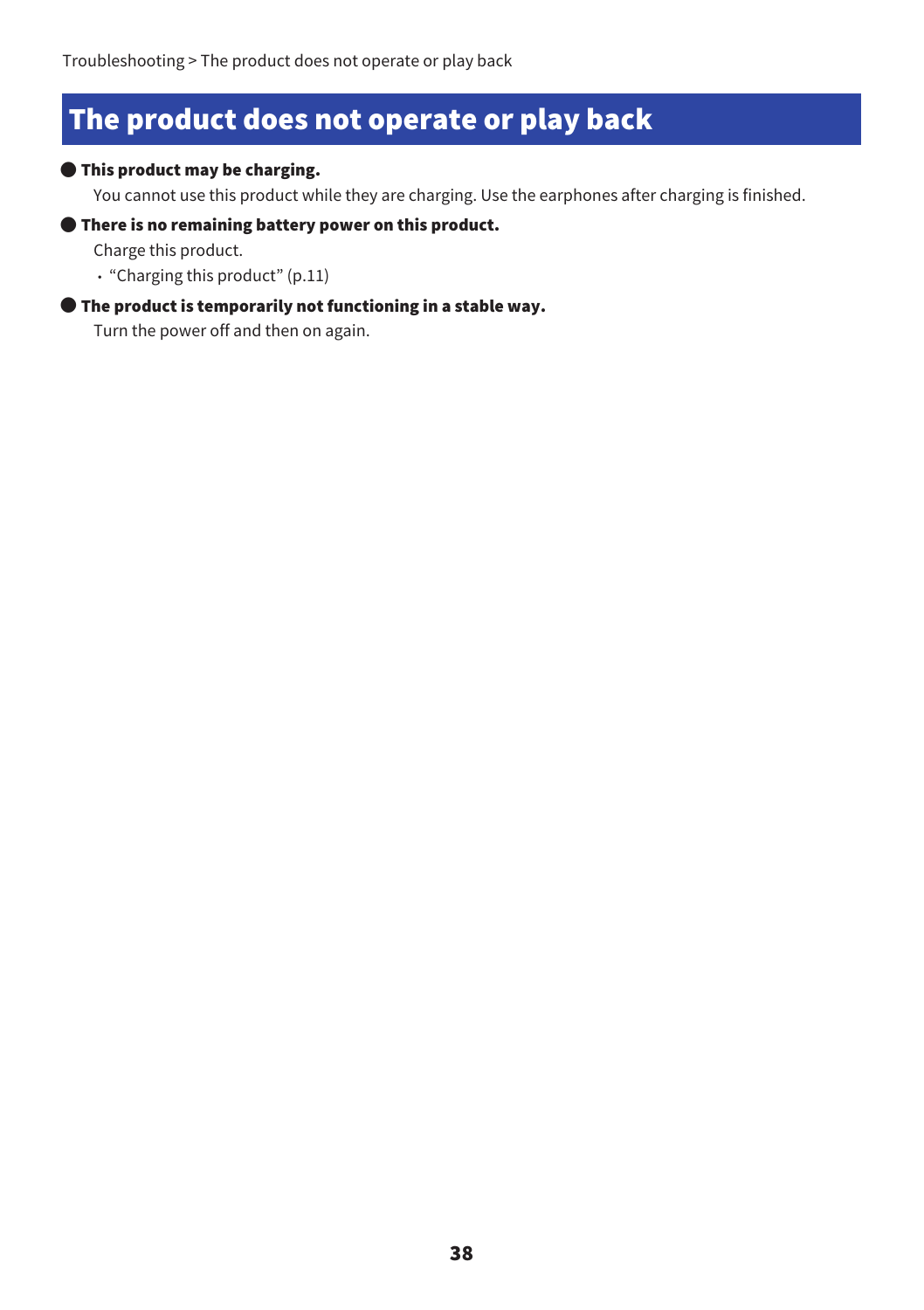### <span id="page-38-0"></span>The sound is distorted, noisy or choppy

#### ( The signal may not be coming in clearly, making the connection unstable.

Move away from wireless devices such as access points, or appliances that product electromagnetic waves such as microwave ovens.

Try placing the connected Bluetooth device as close to this product as you can.

Devices with wireless network connectivity may transmit signals that obstruct Bluetooth communications. In this case, turn off the wireless network connectivity feature on your Bluetooth device.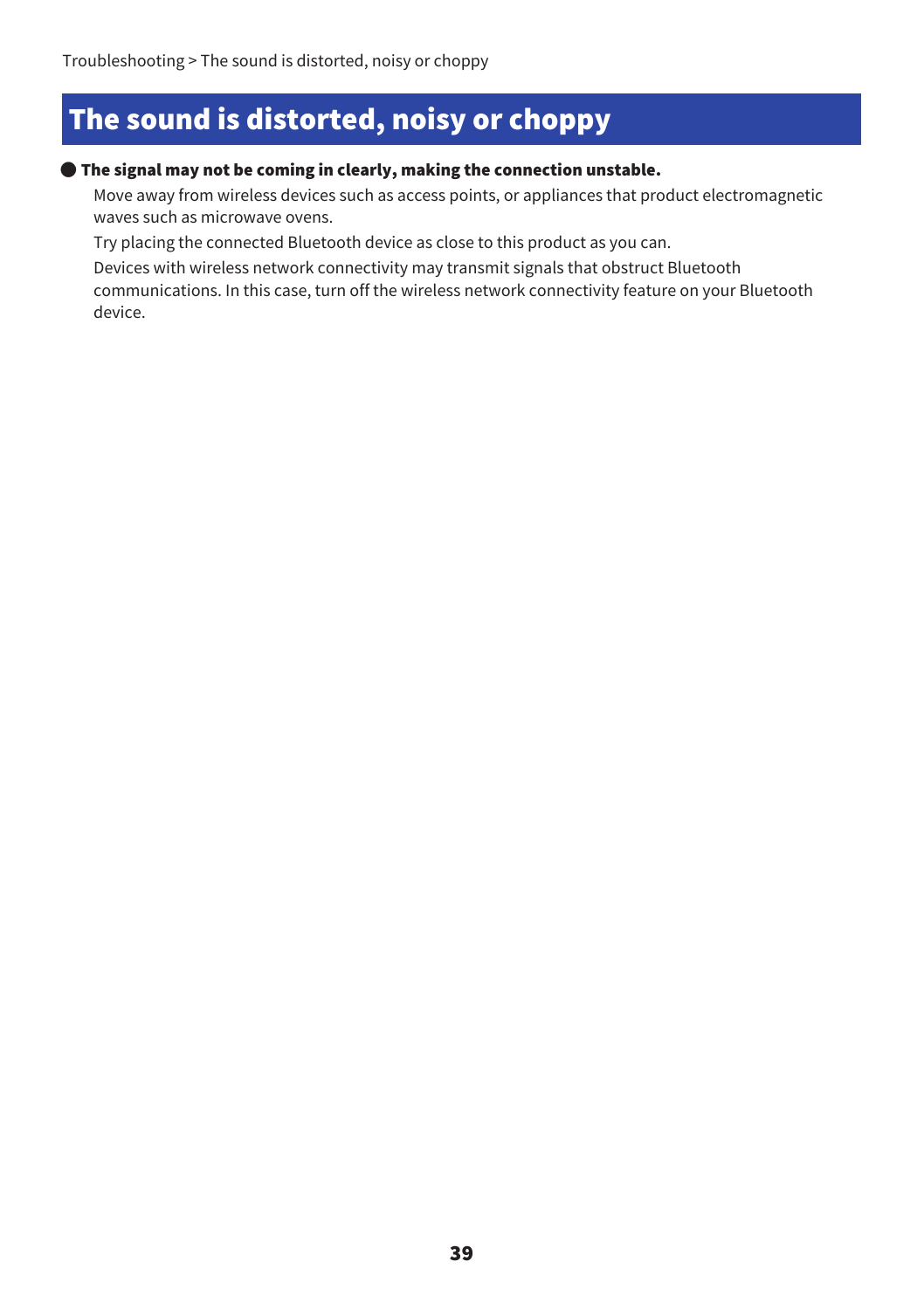### <span id="page-39-0"></span>Problem Still Not Resolved (Customer Support)

If the trouble still cannot be solved, please contact us for product support as shown below.

#### ( For customers within Japan

Please contact the store where you purchased this product, or the Product Support Center as listed in the "User Guide (Basic)."

#### ( For customers outside of Japan

Please contact your nearest authorized Yamaha dealer or service center.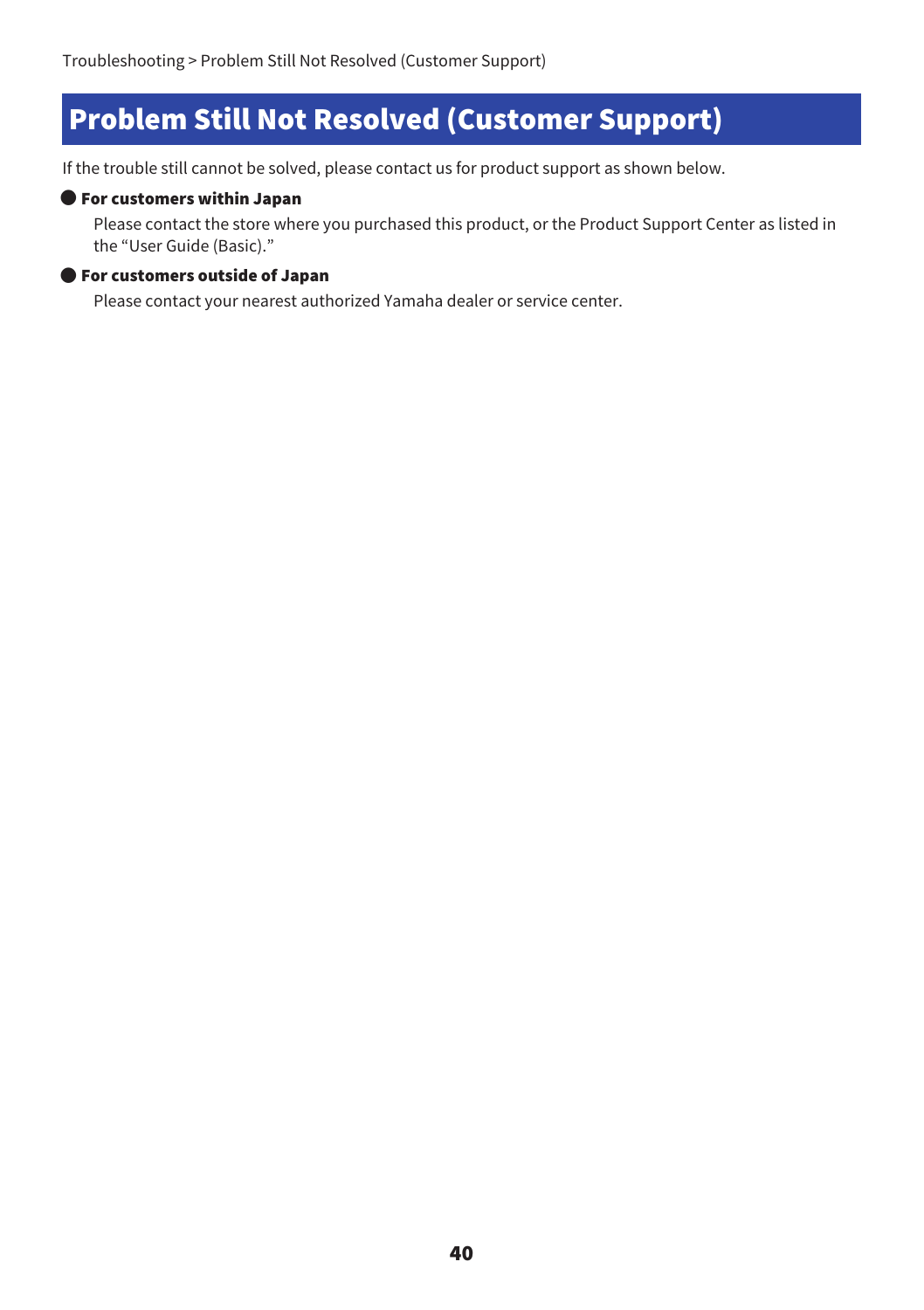# <span id="page-40-0"></span>Appendix

### <span id="page-40-1"></span>Specifications

The specifications of this product are as shown below.

- Driver type
	- ( On-ear
- Driver unit
- $\cdot$  40 mm
- Frequency range
	- $\cdot$  20–20,000 Hz
- Bluetooth version
	- $.5.0$
- Supported profiles
- A2DP, AVRCP, HFP, HSP
- Supported codecs
	- ( SBC, AAC, Qualcomm® aptX™ HD, Qualcomm® aptX™
- Supported content protection (Japan only)
	- ( SCMS-T
- RF output power
	- $\cdot$  Class 1
- Maximum communication range
	- 10 m (without obstructions)
- Maximum number of pairable devices
	- $\cdot$  8

#### Rechargeable battery

- Internal rechargeable battery
- Lithium-ion battery
- Charging time (to full capacity)
	- Headphones: approx. 3.5 hours
- Continuous playback time
	- Approximately 38 hours
- Charging temperature
- $+5-+40$  °C

#### General

- Weight
	- $\cdot$  200 g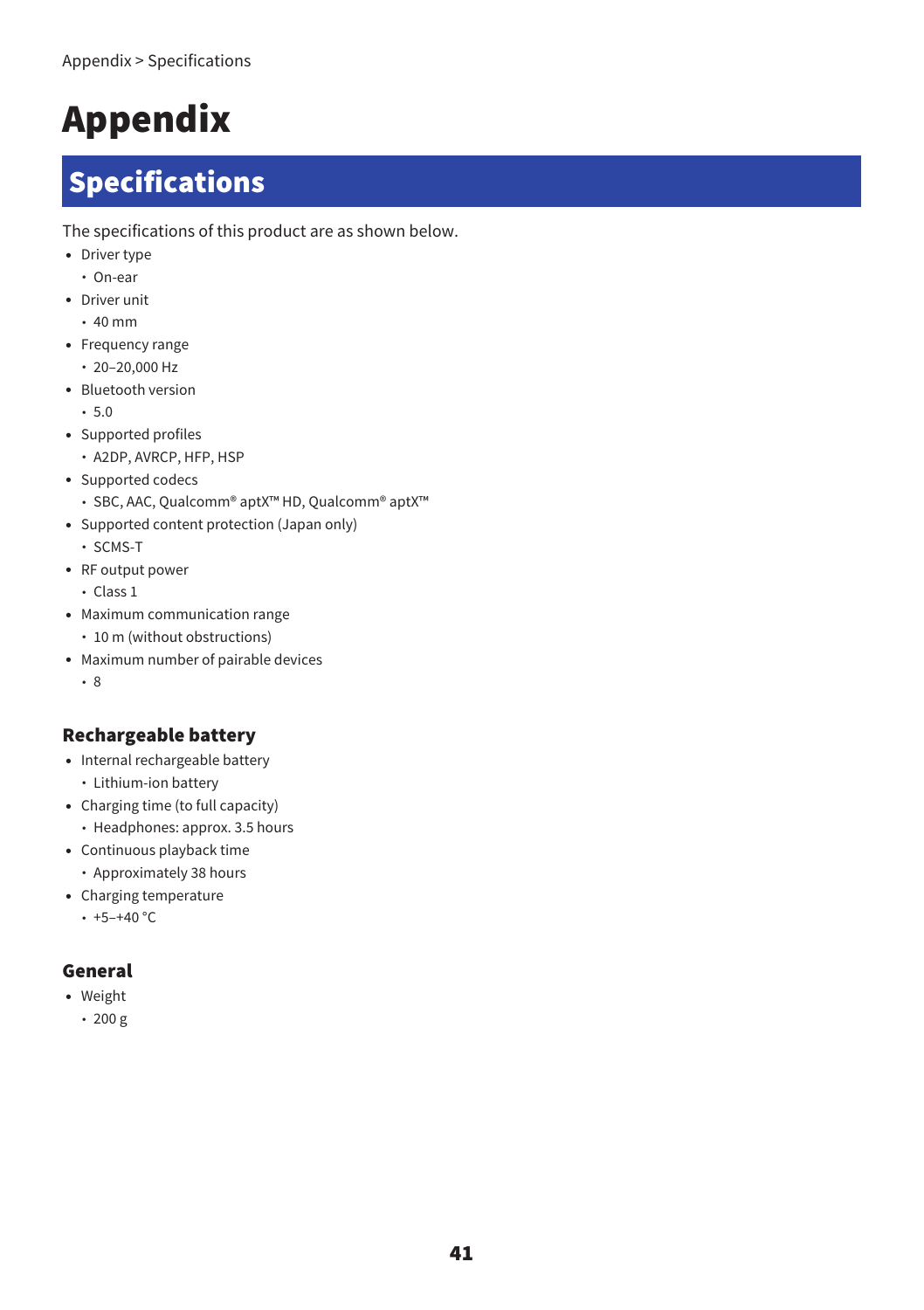### <span id="page-41-0"></span>List of operations

The main operations of this product are as shown below.



#### Power

- Power on
	- Function key (hold down for two seconds)
- Power off
	- Function key (hold down for two seconds)

#### Volume

- Volume up
	- $\cdot$  + key
- Volume down
	- $-$  key

#### Music playback

- Pause/play
	- Function key
- Skip to the next song
	- $\cdot$  + key (hold down until you hear a "beep")
- ( Go back to the beginning of the song (while in the middle of the song), or back to the previous song (when at the beginning of a song)
	- ( − key (hold down until you hear a "beep")

#### Selecting the modes

- Turning the NOISE CANCELLING/AMBIENT SOUND on/off
	- ANC key

#### Phone calls

- Receive a phone call
	- Function key
- End a phone call
- Function key
- Ignore a call
	- Function key (press quickly, two times in a row)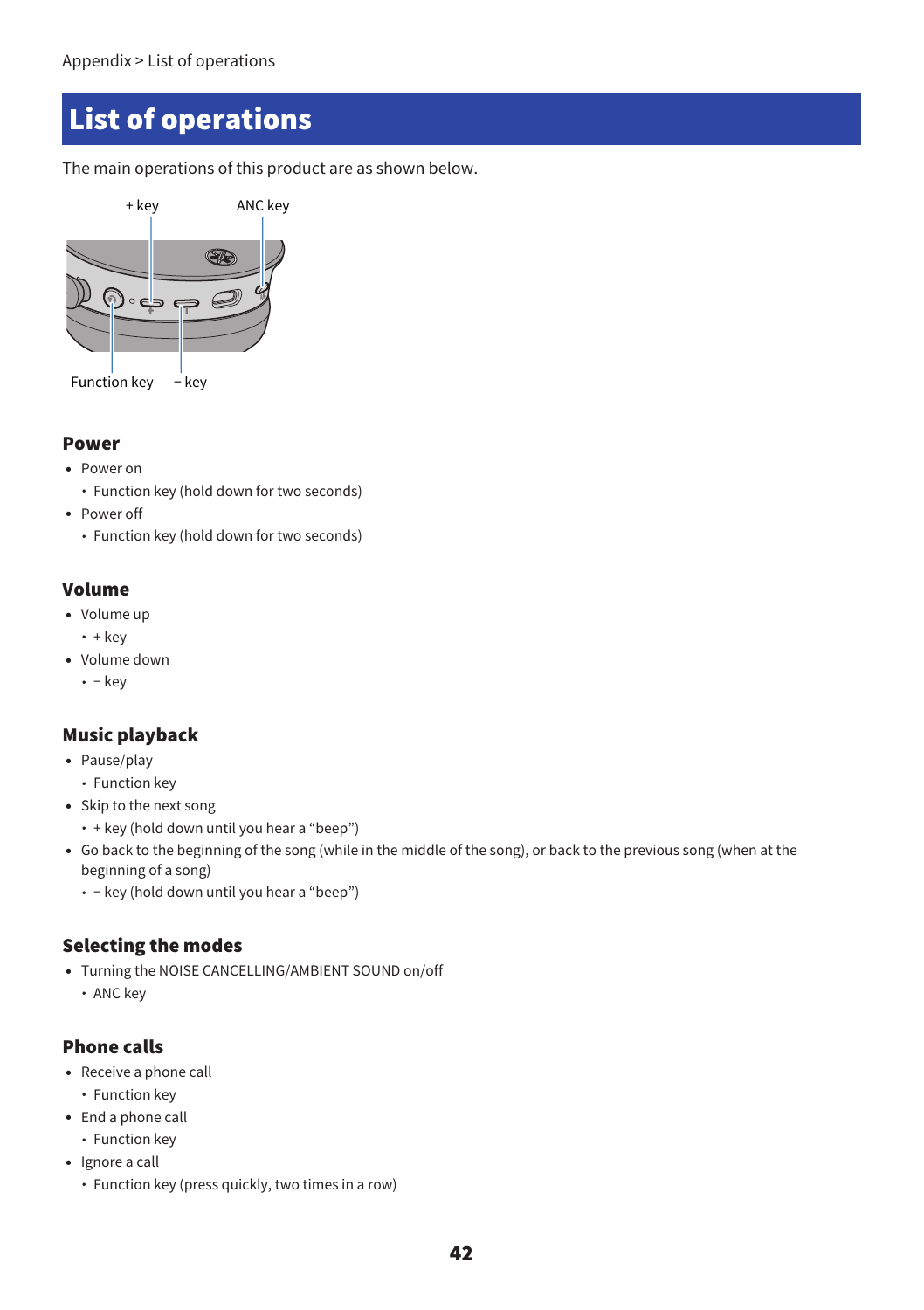Appendix > List of operations

#### Other functions

- Start pairing
	- Hold down the Function key with the power off (five seconds)
- Start voice assistant
	- Function key (press quickly, two times in a row)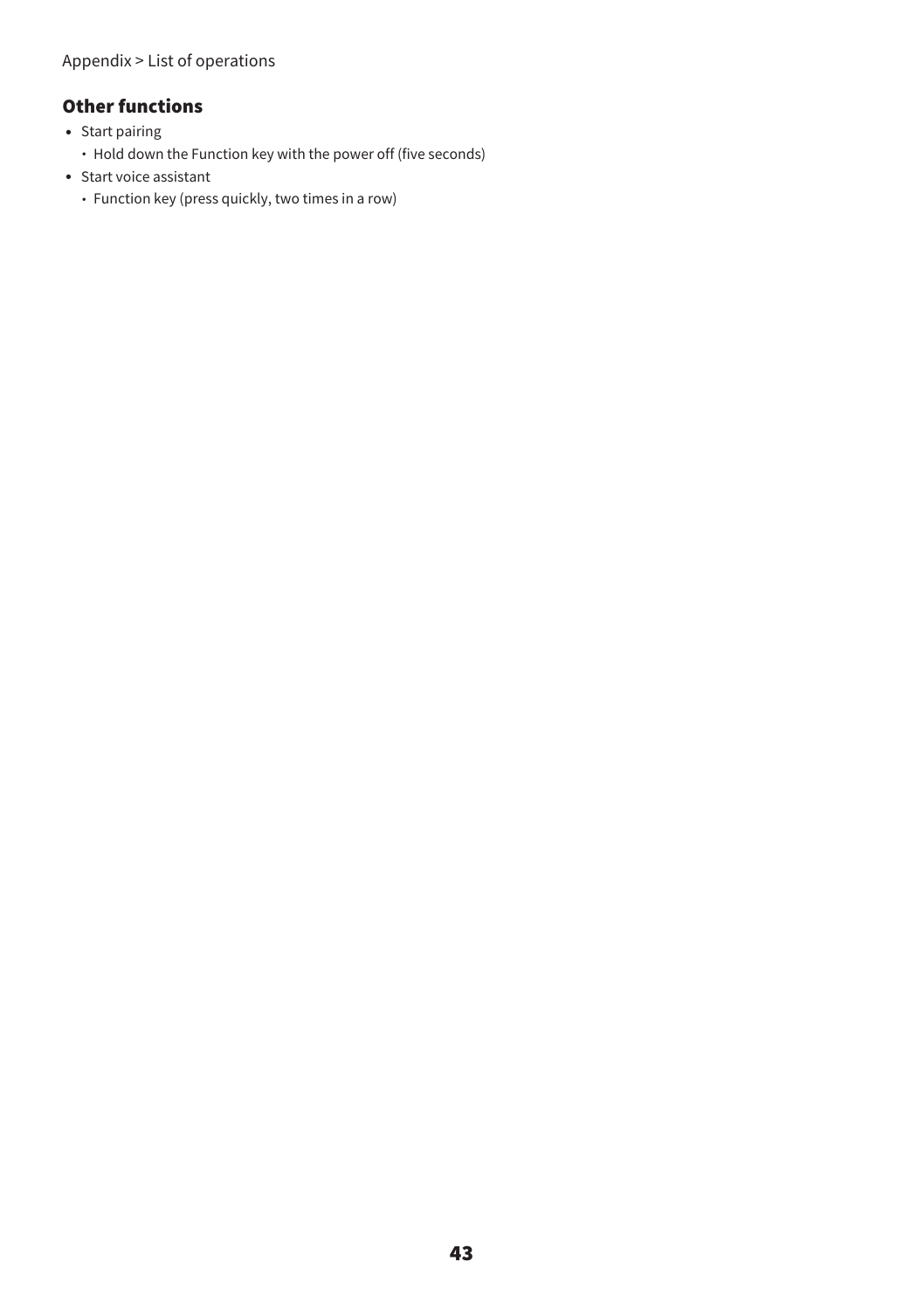### <span id="page-43-0"></span>List of indicator displays and audio messages

The indicator displays and audio messages on this product are shown below.

#### Product indicator display

- Power on
	- Flashes according to the remaining battery power.
	- Flashes red three times: plenty of charge remaining
	- Flashes red two times: moderate charge remaining
	- ( Flashes red one time: small amount of charge remaining
- Standby mode for pairing with Bluetooth device
	- ( Flashes (between red and blue alternately)
- Searching for paired Bluetooth device
	- ( Flashes (blue)
- Finished connecting to Bluetooth device
	- ( Lights up for 20 second (blue) and turns off
- Power off
	- Lights up for 1 second (Red) and turns off

#### Indicator display when charging

- Charging
- Lights up (red)
- ( Charging completed
	- Not lit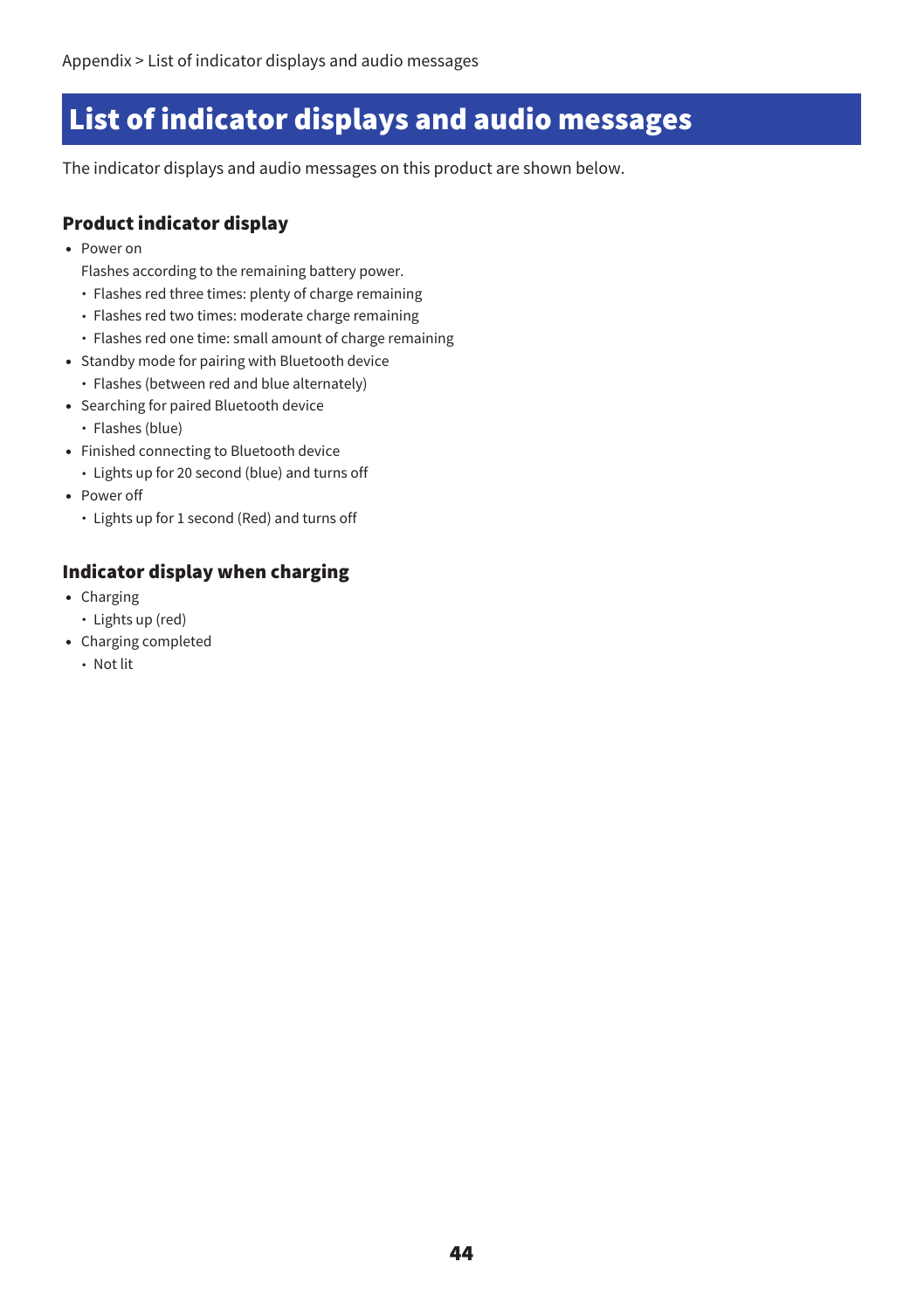Appendix > List of indicator displays and audio messages

#### Audio messages

- Battery High
	- Plenty of battery charge remaining
- Battery Medium
	- Moderate battery charge remaining
- Battery Low
	- Small amount of battery charge remaining
- Power Off
	- Power off
- Pairing
	- Start device registration (pairing)
- Pairing Successful
	- Pairing successful/finished connecting
- Pairing Failed
	- Pairing unsuccessful
- Connected
	- Finished connecting to Bluetooth device
- Disconnected
- Disconnected from Bluetooth device
- Noise Cancel
	- NOISE CANCELLING enabled
- Ambient Sound
	- AMBIENT SOUND enabled
- ( Off
	- Disables NOISE CANCELLING, AMBIENT SOUND

- ( ["Turning the power on" \(p.12\)](#page-11-0)
- ( ["Turning the power off" \(p.13\)](#page-12-0)
- ["Checking the remaining battery power" \(p.14\)](#page-13-0)
- ["Registering a Bluetooth device \(pairing\)" \(p.15\)](#page-14-1)
- ( ["Connecting to a Bluetooth device" \(p.17\)](#page-16-0)
- ( ["Playing back sound according to your surroundings" \(p.29\)](#page-28-0)